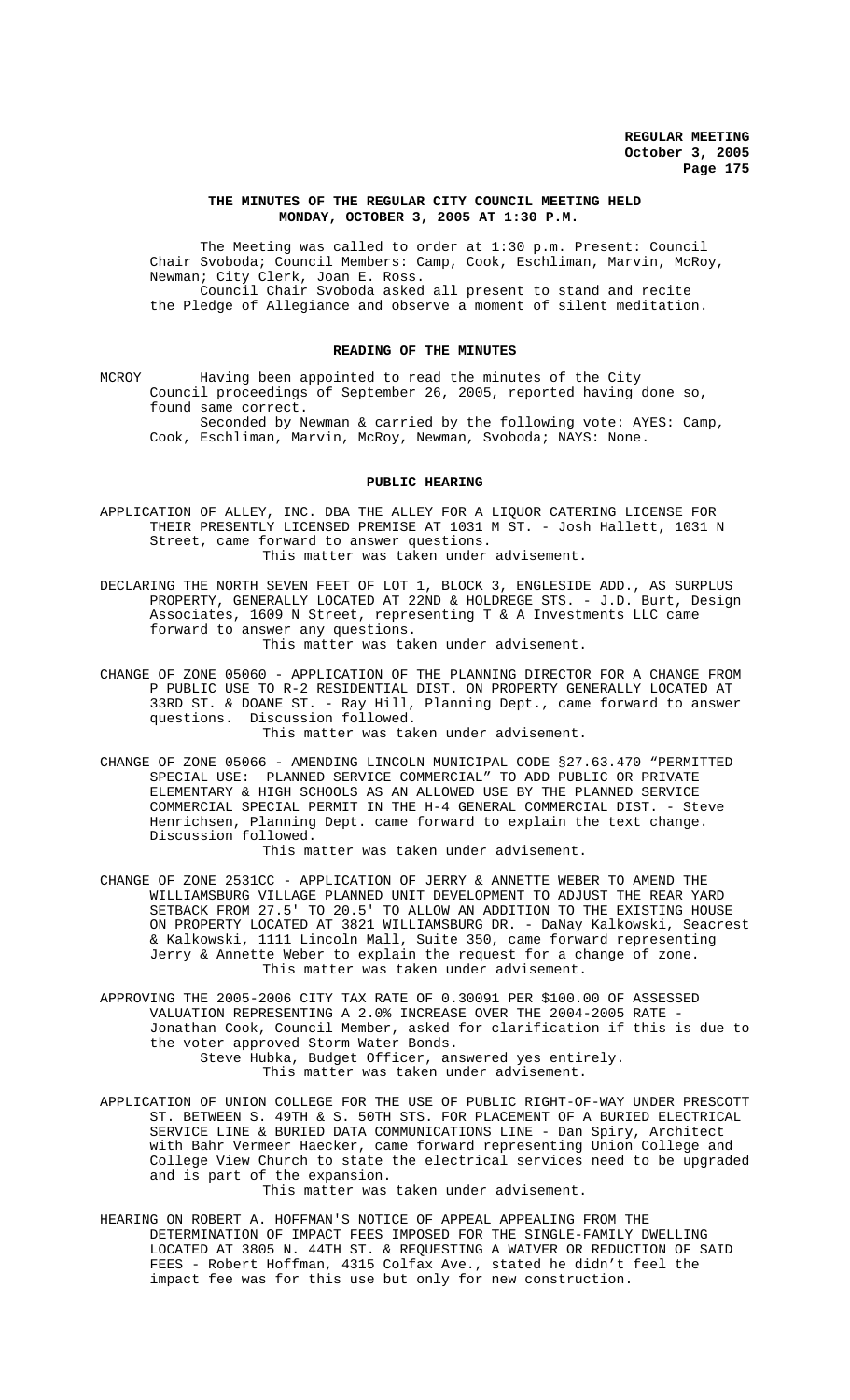\$80,000.

Michaela Hansen, Public Works, explained this property never had water service so this is a new use on the water system. Discussion followed.

Mr. Hoffman came forward for rebuttal.

Karl Fredrickson, Director of Public Works, came forward to answer questions. Discussion followed.

Margaret Remmenga, Public Works Business Manager, came forward to explain the water billing process. Discussion followed. This matter was taken under advisement.

ASSESSING NUISANCE ABATEMENT COSTS ASSOCIATED WITH THE CLEARING OF PUBLIC NUISANCES BY THE HEALTH DEPARTMENT TO THE FOLLOWING BENEFITTED PROPERTIES: 5050 PRINCE RD., 3436 N. 48TH, 820 C, 2718 Q, 1313 SUMNER, 3017 RANDOLPH, 2420 HOLDREGE, 1535 B, 2227 DUDLEY, 2420 HOLDREGE, 2420 HOLDREGE,  $4118$  A,  $4626$  MADISON,  $2284$  W,  $820$  C,  $2040$  S.  $18^{\text{TH}}$  - Scott Holmes, Health Dept., came forward to answer questions. Discussion followed.

Glen Cekal, 1420 "C" Street, came forward to state the government should lead by example.

.<br>This matter was taken under advisement.

SPECIAL PERMIT 1786A - APPLICATION OF QUIN-C INC. TO AMEND THE BLACK FOREST ESTATES COMMUNITY UNIT PLAN TO PERMIT 88 DWELLING UNITS, INCLUDING AN ADJUSTMENT TO A 5' FRONT YARD SETBACK, EXCEPT ALONG OLD CHENEY RD., WITH A MINIMUM 22' SETBACK FOR GARAGES, AN ADJUSTMENT TO A 5' REAR YARD ON LOT 7, BLOCK 7, AND TO WAIVE THE SIDEWALKS ON THE WEST SIDE OF BLACK FOREST DR. & BOTH SIDES OF BLACK FOREST CT., ON PROPERTY GENERALLY LOCATED AT 62ND ST. & OLD CHENEY RD. - Ray Hill, Planning Dept., came forward to state an error in the description of property waiving down to 5 feet should read Lot 7, Block 3 not Block 7.

Rob Ott, 201 N. 8<sup>th</sup> Street, came forward representing Quin-C and did not have an objection to the amendment. Discussion followed. Jonathan Cook, Council Member, stated for the record this item is from 2001. This is something that just sat in your limbo file and you finally asked the applicant if they wanted to actually finish it up. That's why they're here. It isn't a delay because of City Staff or any City process.

Mr. Hill acknowledged this was correct. This matter was taken under advisement.

SPECIAL PERMIT 05043 - APPLICATION OF SHADY CREEK, LLC TO OPERATE AN EARLY CHILDHOOD CARE FACILITY FOR UP TO 120 CHILDREN, AND A REQUESTED WAIVER OF THE REQUIREMENT TO SUBMIT BUILDING PLANS & ELEVATIONS AND TO WAIVE THE REQUIREMENT THAT THE FACILITY BE LOCATED ON & TAKE ACCESS TO AN ARTERIAL STREET, ON PROPERTY GENERALLY LOCATED AT 5521 SHADY CREEK CT. Brian Carstens, 601 Old Cheney Road., Suite C, came forward representing Shady Creek LLC to answer questions. Discussion followed. This matter was taken under advisement.

APPROVING THE SUBMITTAL OF A GRANT APPLICATION TO THE NEBRASKA GAME & PARKS COMMISSION FOR \$20,000 FROM THE LAND & WATER CONSERVATION FUND TO ASSIST WITH REPLACEMENT OF THE PLAYGROUND IN PIONEERS PARK - Councilman Cook requested a clarification of the wording of the resolution.

Lynn Johnson, Director of Parks & Recreation Dept., came forward to request an amendment of the dollar amount of \$85,000 should be

This matter was taken under advisement.

**\*\* END OF PUBLIC HEARING \*\***

**MISCELLANEOUS BUSINESS - NONE**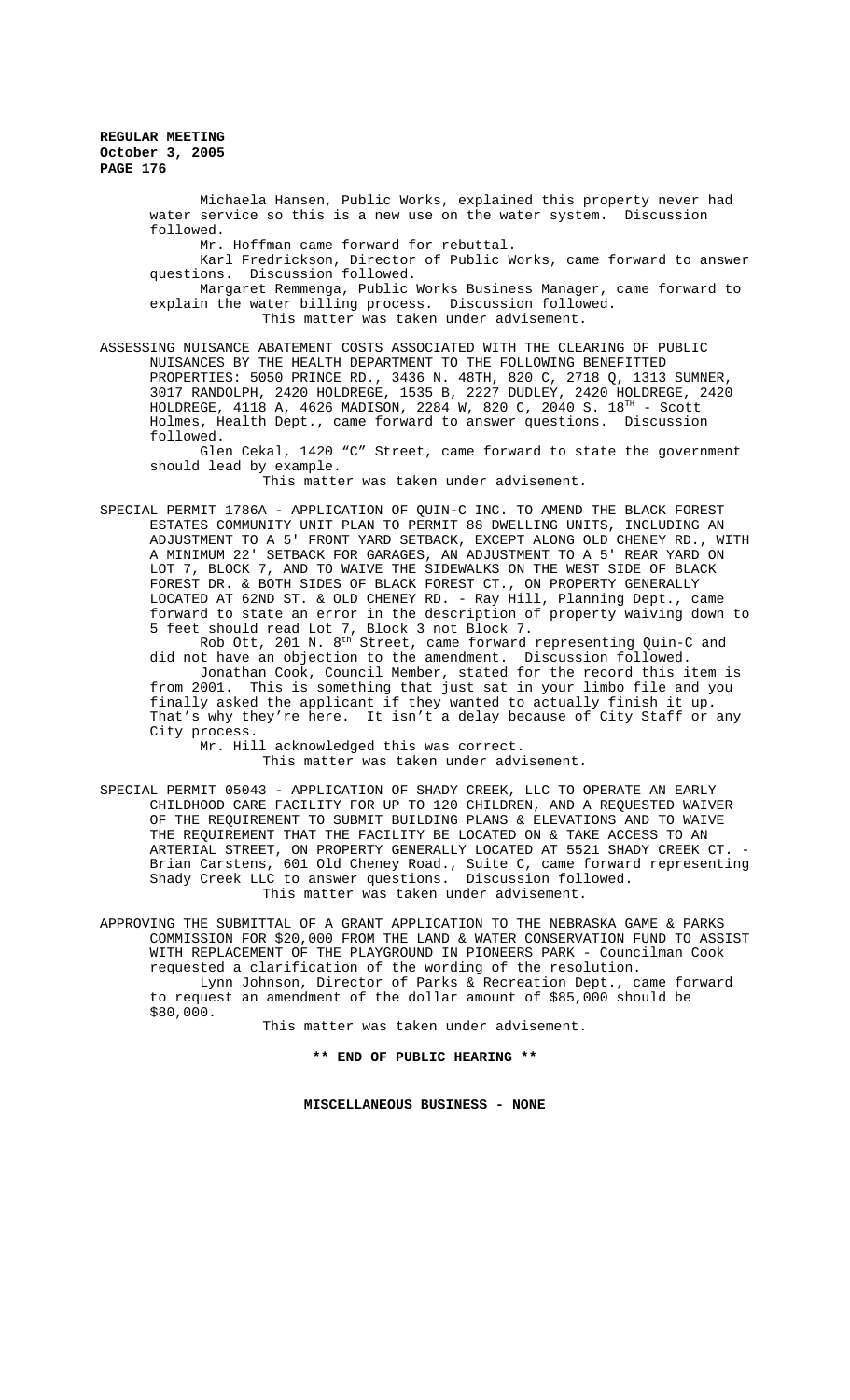# **COUNCIL ACTION**

## **LIQUOR RESOLUTIONS**

APPLICATION OF ALLEY, INC. DBA THE ALLEY FOR A LIQUOR CATERING LICENSE FOR THEIR PRESENTLY LICENSED PREMISE AT 1031 M ST. (9/26/05 - PUBLIC HEARING & ACTION DELAYED ONE WEEK TO 10/3/05) - CLERK read the following resolution, introduced by Jon Camp, who moved its adoption for approval:<br>A-83562 BE IT RESOLVED by the City Council of the City of Lincoln, BE IT RESOLVED by the City Council of the City of Lincoln, Nebraska:

That after hearing duly had as required by law, consideration of the facts of this application, the Nebraska Liquor Control Act, and the pertinent City ordinance, the City Council recommends that the application of Alley, Inc. dba The Alley for the issuance of a Catering Permit to the existing liquor license, located at 1031 M Street, Lincoln, Nebraska, be approved with the condition that the premise complies in every respect with all city and state regulations. BE IT FURTHER RESOLVED that a copy of this resolution be transmitted by the City Clerk to the Nebraska Liquor Control Commission. Introduced by Jon Camp

Seconded by Newman & carried by the following vote: AYES: Camp, Cook, Eschliman, Marvin, McRoy, Newman, Svoboda; NAYS: None.

# **ORDINANCES - 2ND READING & RESOLUTIONS**

- DECLARING THE NORTH SEVEN FEET OF LOT 1, BLOCK 3, ENGLESIDE ADD., AS SURPLUS PROPERTY, GENERALLY LOCATED AT 22ND & HOLDREGE STS. - CLERK read an ordinance, introduced by Dan Marvin, declaring the City-owned property generally located at the southwest corner of 22<sup>nd</sup> and Holdrege Streets as surplus and authorizing the sale thereof, the second time.
- CHANGE OF ZONE 05060 APPLICATION OF THE PLANNING DIRECTOR FOR A CHANGE FROM P PUBLIC USE TO R-2 RESIDENTIAL DIST. ON PROPERTY GENERALLY LOCATED AT 33RD ST. & DOANE ST. - CLERK read an ordinance, introduced by Dan Marvin, amending the Lincoln Zoning District Maps attached to and made a part of Title 27 of the Lincoln Municipal Code, as provided by Section 27.05.020 of the Lincoln Municipal Code, by changing the boundaries of the districts established and shown thereon, the second time.
- CHANGE OF ZONE 05066 AMENDING LINCOLN MUNICIPAL CODE §27.63.470 "PERMITTED SPECIAL USE: PLANNED SERVICE COMMERCIAL" TO ADD PUBLIC OR PRIVATE ELEMENTARY & HIGH SCHOOLS AS AN ALLOWED USE BY THE PLANNED SERVICE COMMERCIAL SPECIAL PERMIT IN THE H-4 GENERAL COMMERCIAL DIST. - CLERK read an ordinance, introduced by Dan Marvin, amending Section 27.63.470 of the Lincoln Municipal Code relating to Permitted Special Use; Planned Service Commercial to add public or private elementary and high schools as an allowed use by the planned service commercial development special permit in the H-4 General Commercial District; and repealing Section 27.63.470 of the Lincoln Municipal Code as hitherto existing, the second time.
- CHANGE OF ZONE 2531CC APPLICATION OF JERRY & ANNETTE WEBER TO AMEND THE WILLIAMSBURG VILLAGE PLANNED UNIT DEVELOPMENT TO ADJUST THE REAR YARD SETBACK FROM 27.5' TO 20.5' TO ALLOW AN ADDITION TO THE EXISTING HOUSE ON PROPERTY LOCATED AT 3821 WILLIAMSBURG DR. - CLERK read an ordinance, introduced by Dan Marvin, amending the approved Development Plan for Williamsburg Village Planned Unit Development as appended to Change of Zone 2531BB to adjust the rear yard setback from 27.5' to 20.5' to allow an addition to the existing house, on property located at 3821 Williamsburg Drive, the second time.
- APPROVING A LICENSE AGREEMENT BETWEEN THE CITY & VERIZON WIRELESS LLC FOR THE USE OF PROPERTY IN ANTELOPE PARK FOR CO-LOCATING TELECOMMUNICATIONS FACILITIES - CLERK read an ordinance, introduced by Dan Marvin, accepting and approving the License Agreements between the City of Lincoln, Nebraska, a municipal corporation, and Verizon Wireless (VAW) LLC dba Verizon Wireless for the placement of telecommunications facilities upon City property located in Antelope Park and authorizing the Mayor to sign such License Agreement on behalf of the City, the second time.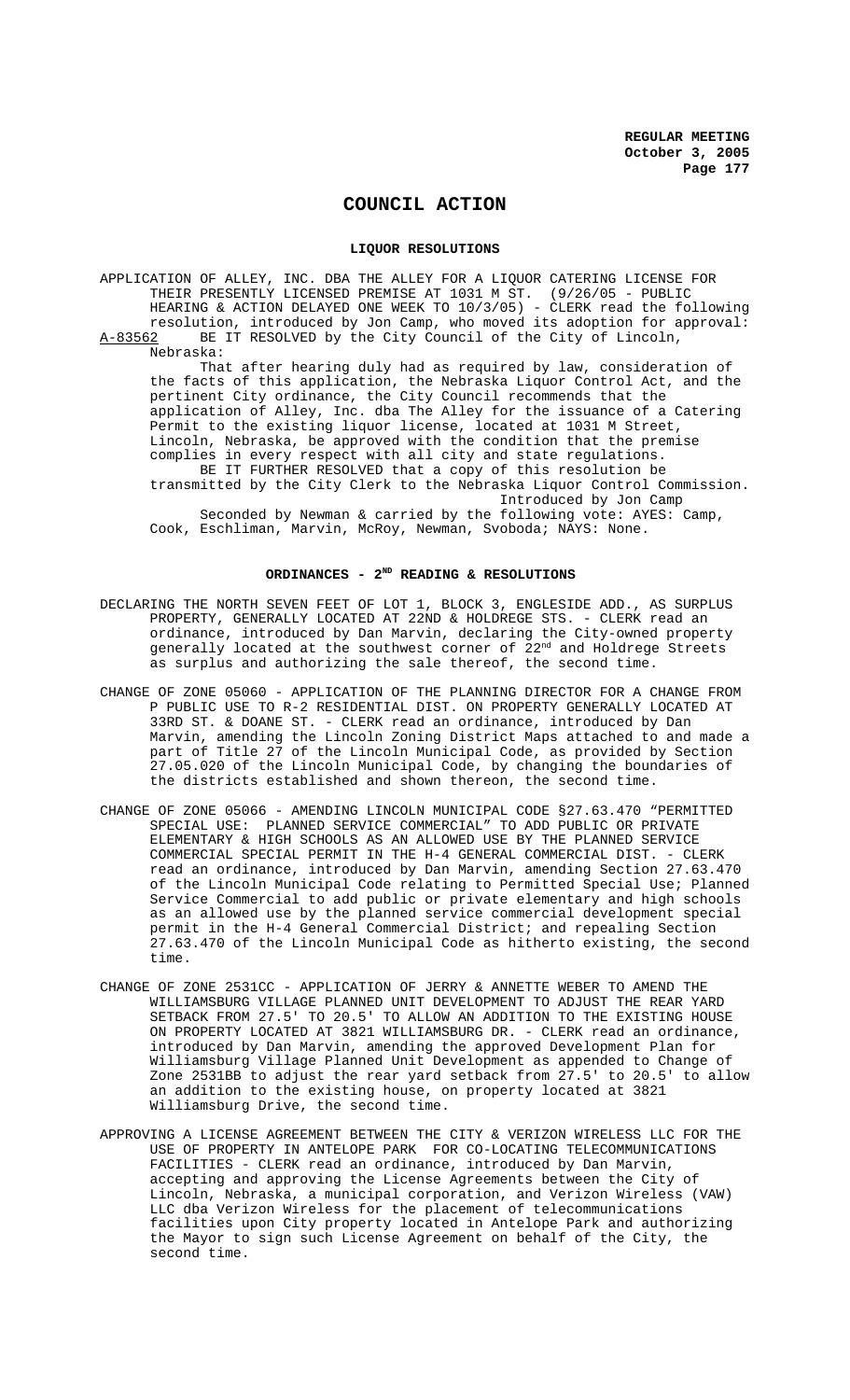## **SPECIAL PUBLIC HEARING RESOLUTION**

APPROVING THE 2005-2006 CITY TAX RATE OF 0.30091 PER \$100.00 OF ASSESSED VALUATION REPRESENTING A 2.0% INCREASE OVER THE 2004-2005 RATE - CLERK read the following resolution, introduced by Dan Marvin, who moved its adoption:<br>A-83563 A R

A-83563 A RESOLUTION establishing a final property tax levy for the City's 2005-2006 fiscal year and adjusting the City tax rate to that adopted in the City budget resolution.

## RECITALS I.

II.

Pursuant to <u>Neb. Rev. Stat.</u> § 77-1601.02, the City Council of the City of Lincoln is authorized to pass, by a majority vote, a resolution setting the final tax rate.

Pursuant to Neb. Rev. Stat. § 77-1601.02, notice was published in a newspaper of general circulation on September 26, 2005, which date was at least five days prior to October 3, 2005 being the date upon which the City Council held a special public hearing called for the purpose of considering and acting upon this resolution.

III.

When the budget was adopted on August 22, 2005 the tax rate was anticipated to be .30091 per \$100 of assessed valuation. Final certified valuations from the County Assessor's office have not changed the tax rate necessary to fund the adopted budget.

NOW, THEREFORE, BE IT RESOLVED by the City Council of the City of Lincoln, Nebraska:

That after notice and public hearing as required by law, the City Council does hereby set the following final levy for the City of Lincoln 2005-2006 fiscal year for a property tax request of \$40,873,356.00: \$.30091 per \$100 of assessed valuation which total rate is comprised of the following:

| Bond Interest & Redemption | .02079                   |
|----------------------------|--------------------------|
| General                    | .19548                   |
| Library                    | .04879                   |
| Social Security            | .01396                   |
| Police and Fire Pension    | .02189                   |
| Total                      | .30091                   |
|                            | Introduced by Dan Marvin |

Seconded by Newman & carried by the following vote: AYES: Camp, Cook, Eschliman, Marvin, McRoy, Newman, Svoboda; NAYS: None.

## **RESOLUTIONS**

APPLICATION OF UNION COLLEGE FOR THE USE OF PUBLIC RIGHT-OF-WAY UNDER PRESCOTT ST. BETWEEN S. 49TH & S. 50TH STS. FOR PLACEMENT OF A BURIED ELECTRICAL SERVICE LINE & BURIED DATA COMMUNICATIONS LINE - CLERK read the

following resolution, introduced by Dan Marvin, who moved its adoption:<br>A-83564 WHEREAS, Union College has submitted an application for a permit WHEREAS, Union College has submitted an application for a permit to use the public right-of-way in Prescott Street between S. 49th and S. 50th Streets for the purpose of installing electrical service lines and fiber optic communication lines for service to the church expansion at the southeast corner of S. 48th Street and Prescott Street; and

WHEREAS, said applicant has submitted a letter of application and a site plan which are attached hereto, marked as Exhibit "A" and Exhibit "B" respectively, and made a part of this resolution by reference, to use the public right-of-way as above described; and

WHEREAS, said applicant has complied with all of the provisions of Chapter 14.54 of the Lincoln Municipal Code pertaining to such use. NOW, THEREFORE, BE IT RESOLVED by the City Council of the City of Lincoln, Nebraska:

That the aforesaid application of Union College, hereinafter referred to as Permittee, to use the public right-of-way in Prescott Street between S. 49th and S. 50th Streets as shown on Exhibit "B", for the purpose of installing electrical and fiber optic communication line from the Union College Campus to the College View Seventh-day Adventist Church building located at the southeast corner of S. 48th Street and Prescott Street be granted as a privilege only by virtue of and subject to strict compliance with the site plan, the letter of application, and the following terms and conditions, to wit:

1. That the permission herein granted is granted as a privilege only, and is subject to all the terms and conditions of Chapter 14.54 of the Lincoln Municipal Code including those provisions relating to the posting of a continuing bond in the amount of \$5,000, and the filing of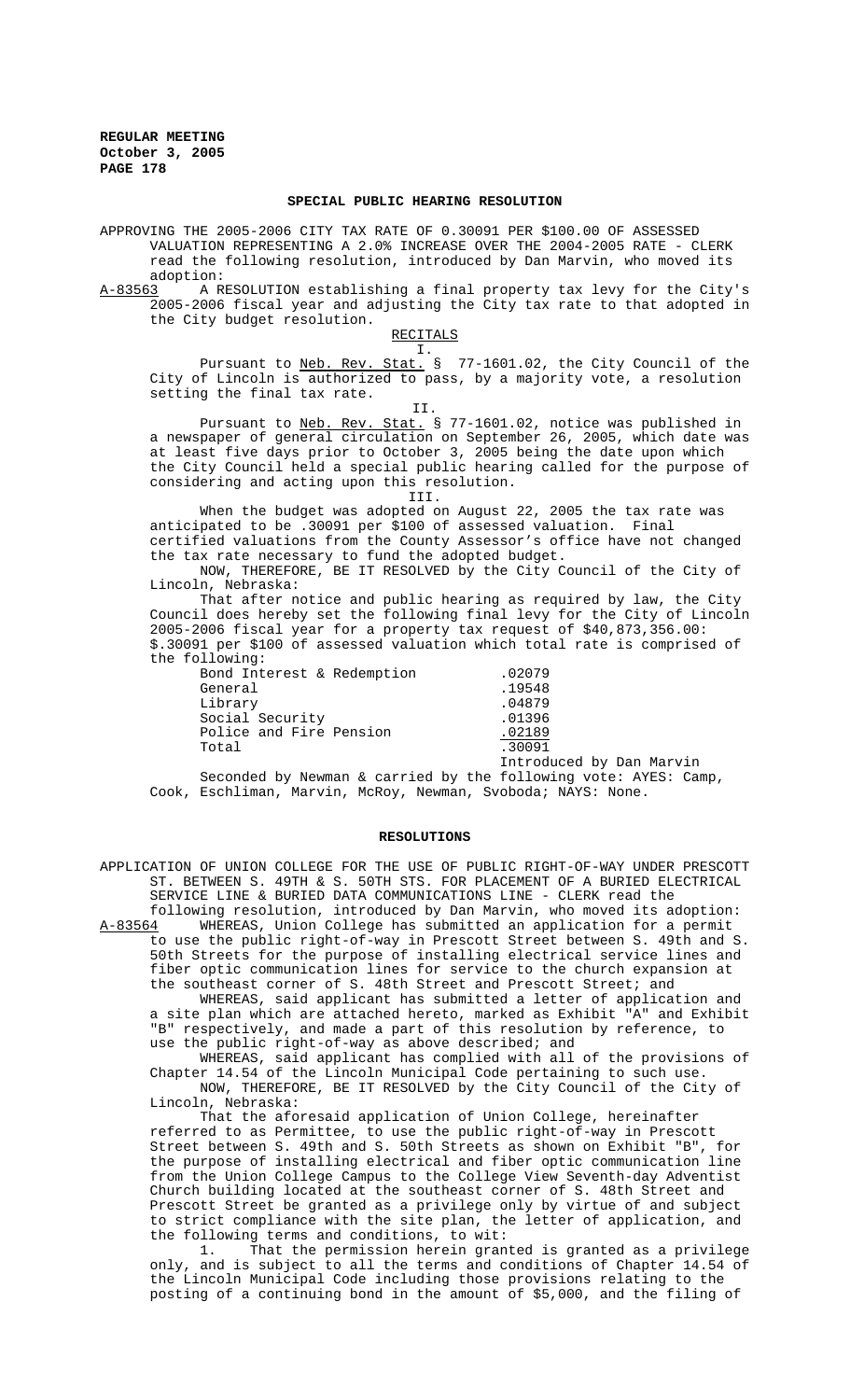a certificate of insurance with a minimum combined single limit of \$500,000 aggregate for any one occurrence.<br>2. That said use shall conform to

That said use shall conform to the application, the site plan filed therewith, and with all applicable City ordinances and regulations.<br>3.

The Permittee, its successors or assigns shall save and keep the City free and harmless from any and all loss or damages or claims for damages arising from or out of the use of the public way requested herein.

4. That all work done under the authority of this resolution shall be subject to the inspection and approval of the Director of Public Works of the City of Lincoln.

5. The Permittee shall pay to the City the amount of \$2,000.00 for the past uses of the space beneath said public street. The Permittee shall also pay to the City an annual rental for the use and occupancy of the space beneath said public street occupied by such use which rental is currently for five (5) four-inch conduits and one (1) two-inch conduit, all of which are 100 feet in length. The annual rental for the aforementioned space occupied underneath the public street, alley, sidewalk, or other public ground shall be in the amount of \$550.00 per year.

All payments shall be made to the City Treasurer and shall be due and payable on the 1st day of October of each year; provided, however, the amount of the initial annual payment shall be prorated from the date of approval of this permit to the 1st day of October, 2005 and payment shall be due and payable on October 1st thereafter.

Any such rent shall become delinquent on the 1st day of December of each year and such delinquent rent shall bear interest at the rate of 1% per month until paid and if such rent is not paid for six months or more after such delinquent date, a penalty of 5% shall be added thereto in addition to said interest.

6. The use of the public way herein granted and the terms and conditions of this resolution shall be binding and obligatory upon the above-named Permittee, its successors and assigns.

7. That within 30 days from the adoption of this resolution, and before commencing any construction under the provisions hereof, the above-named Permittee shall file an unqualified written acceptance of all the terms and conditions of this resolution with the City Clerk. Failure to do so will be considered a rejection hereof and all privileges and authorities hereunder granted shall thereupon terminate.

Introduced by Dan Marvin Seconded by Newman & carried by the following vote: AYES: Camp, Cook, Eschliman, Marvin, McRoy, Newman, Svoboda; NAYS: None.

HEARING ON ROBERT A. HOFFMAN'S NOTICE OF APPEAL APPEALING FROM THE DETERMINATION OF IMPACT FEES IMPOSED FOR THE SINGLE-FAMILY DWELLING LOCATED AT 3805 N. 44TH ST. & REQUESTING A WAIVER OR REDUCTION OF SAID FEES - CLERK read the following resolution, introduced by Dan Marvin, who moved its adoption:<br>A-83565 WHEREAS, Robert A

WHEREAS, Robert A. Hoffman, hereinafter Appellant, has filed Impact Fee Application 1FW05039 to install water service utilizing a 3/4 inch water meter on property located at 3805 North 44th Street; and

WHEREAS, 3805 North 44th Street has had sewer service since 1960 but never has had City water as the property had its own water well; and WHEREAS, the Impact Fee Administrator calculated the Impact Fees for the new water service utilizing a 3/4 inch water meter using the

Impact Fee Schedules beginning January 1, 2005; and WHEREAS, the Impact Fee Determination was dated September 6, 2005;

and WHEREAS, the Appellant filed his Notice of Appeal on September 6, 2005, appealing the Impact Fee Determination requesting that the Impact Fee be waived or reduced as property taxes have been paid by the property owners of 3805 North 44th Street since the building was constructed on the property in 1960, and that strict application of the Impact Fee Ordinance's calculations under these circumstances work an unjust and undue burden on the Appellant; and

WHEREAS, the City Council finds that property taxes are not used to fund Water Distribution and Water System Impact Fee Facility Improvements; and

WHEREAS, the City Council finds that the Impact Fee was correctly calculated and that there are no unusual circumstances for the development which demonstrate that the application of the fee to the development would be unfair or unjust as the requested waiver reduction based upon the prior payment of property taxes since construction of the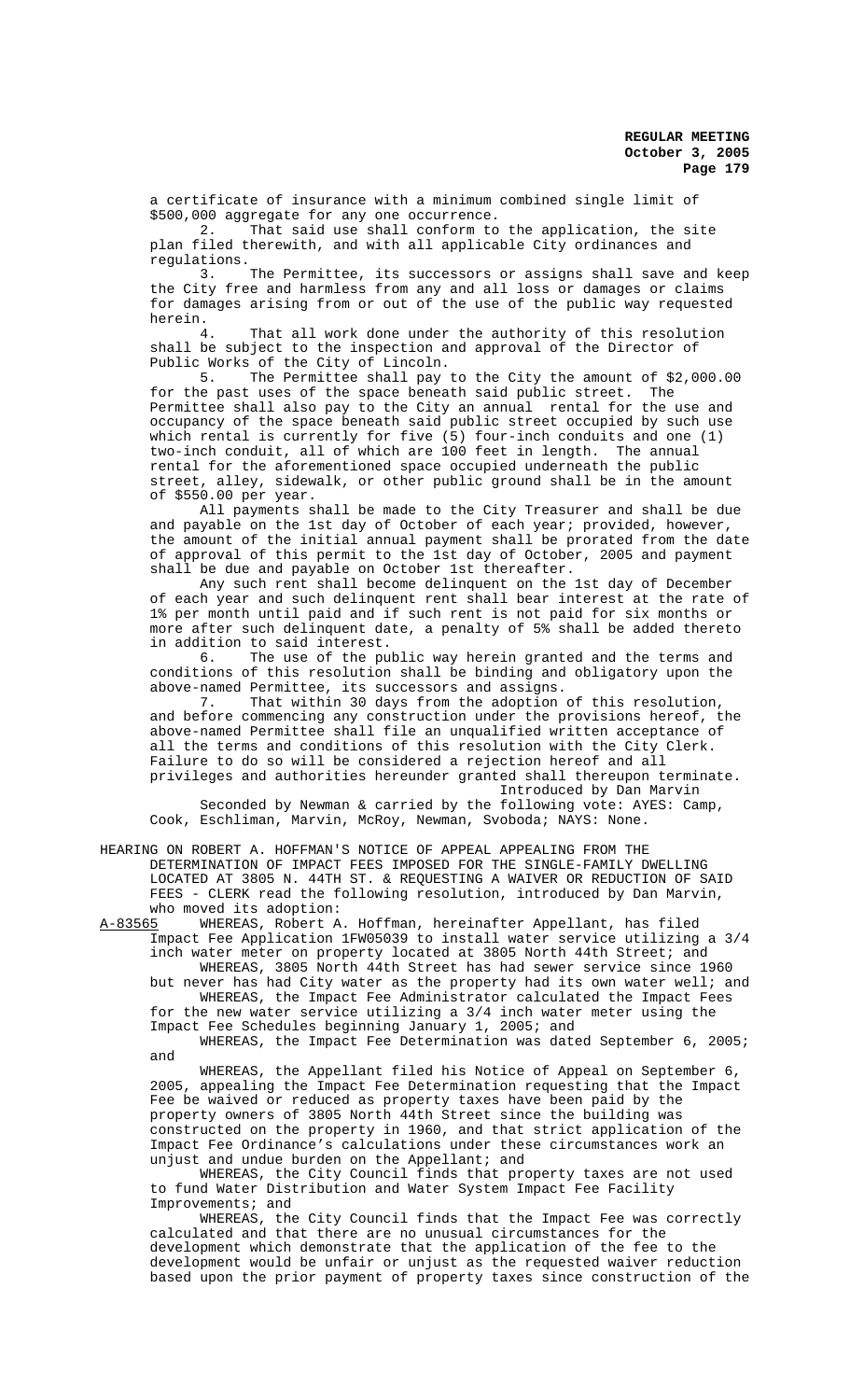> building in 1960 does not meet any of the stipulations or conditions required for reduction and/or exemption from Water Distribution and Water Supply Impact Fees.

NOW, THEREFORE, BE IT RESOLVED by the City Council of the City of Lincoln, Nebraska:

That the Impact Fee Appeal filed by Robert A. Hoffman on September 6, 2005 is hereby denied for the following reason:

1. The requested exemption does not meet any of the stipulations or conditions required for reduction or exemption from Water Distribution or Water Supply Impact Fees.

Introduced by Dan Marvin Seconded by Newman & carried by the following vote: AYES: Camp, Cook, Eschliman, Marvin, McRoy, Newman, Svoboda; NAYS: None.

ASSESSING NUISANCE ABATEMENT COSTS ASSOCIATED WITH THE CLEARING OF PUBLIC NUISANCES BY THE HEALTH DEPARTMENT TO THE FOLLOWING BENEFITTED PROPERTIES: 5050 PRINCE RD., 3436 N. 48TH, 820 C, 2718 Q, 1313 SUMNER, 3017 RANDOLPH, 2420 HOLDREGE, 1535 B, 2227 DUDLEY, 2420 HOLDREGE, 2420 HOLDREGE, 4118 A, 4626 MADISON, 2284 W, 820 C, 2040 S.  $18^{TH}$ . - CLERK read the following resolution, introduced by Dan Marvin, who moved its adoption:<br>A-83566 BE IT RESOLVED by the City Council of the City of Linco

BE IT RESOLVED by the City Council of the City of Lincoln, Nebraska that:

Pursuant to Section 8.26.040 of the Lincoln Municipal Code, the premise clearance costs as shown on the list which is attached hereto, marked Exhibit "A" and made a part hereof by reference, are hereby assessed against the property set opposite each amount as shown thereon. Said assessments shall be delinquent from and after December 1, 2005 and draw interest as provided for in Neb. Rev. Stat. § 45-104.1 for assessments.

Introduced by Dan Marvin Seconded by Newman & carried by the following vote: AYES: Camp, Cook, Eschliman, Marvin, McRoy, Newman, Svoboda; NAYS: None.

- SPECIAL PERMIT 1786A APPLICATION OF QUIN-C INC. TO AMEND THE BLACK FOREST ESTATES COMMUNITY UNIT PLAN TO PERMIT 88 DWELLING UNITS, INCLUDING AN ADJUSTMENT TO A 5' FRONT YARD SETBACK, EXCEPT ALONG OLD CHENEY RD., WITH A MINIMUM 22' SETBACK FOR GARAGES, AN ADJUSTMENT TO A 5' REAR YARD ON LOT 7, BLOCK 7, AND TO WAIVE THE SIDEWALKS ON THE WEST SIDE OF BLACK FOREST DR. & BOTH SIDES OF BLACK FOREST CT., ON PROPERTY GENERALLY LOCATED AT 62ND ST. & OLD CHENEY RD. - PRIOR to reading:<br>MARVIN Moved to amend Bill No 05R-23
- Moved to amend Bill No. 05R-234 on page 1, lines 4 and 24, and on page 2 on line 10 delete "Block 7" and insert in lieu thereof Block 3. Seconded by Newman & carried by the following vote: AYES: Camp, Cook, Eschliman, Marvin, McRoy, Newman, Svoboda; NAYS: None.

CLERK Read the following resolution, introduced by Dan Marvin, who moved its adoption:<br>A-83567 WHEREAS

WHEREAS, Quin-C, Inc. has submitted an application designated as Special Permit No. 1786A for authority to amend Black Forest Estates Community Unit Plan to allow 88 dwelling units, to reduce the front yard setback to 5 feet, except along Old Cheney Road, with a minimum 22 feet setback for garages, to reduce the rear yard setback on Lot 7, Block 7 <u>Block 3</u>, to 5 feet, and to waive the sidewalks on the west side of Black Forest Drive and on both sides of Black Forest Court, on property located at 62nd Street and Old Cheney Road, and legally described to wit: Lots 1, 2, 3, and 4, Block 1, Black Forest Estates Addition, Lots 1, 2, 3, 4 and 5, Block 2, Black Forest Estates Addition, Lots 1, 2, and 3, Block 3, Black Forest Estates Addition, Outlots "A", "B", "C", and "D", Black Forest Estates Addition, Lots 1 and 2, Block 2, Black Forest Estates 1st Addition, Lots 1 and 2, Black Forest Estates 2<sup>nd</sup> Addition, and Outlots "A", "B", and "C", Black Forest Estates 2<sup>nd</sup> Addition, all located in the South Half of Section 9, Township 9 North, Range 7 East of the  $6^{\text{th}}$  P.M., City of Lincoln, Lancaster County, Nebraska;

WHEREAS, the real property adjacent to the area included within the site plan for this amended community unit plan will not be adversely affected; and

WHEREAS, said site plan together with the terms and conditions hereinafter set forth are consistent with the intent and purpose of Title 27 of the Lincoln Municipal Code to promote the public health, safety, and general welfare.

NOW, THEREFORE, BE IT RESOLVED by the City Council of the City of Lincoln, Nebraska:

That the application of Quin-C, Inc., hereinafter referred to as "Permittee", to amend Black Forest Estates Community Unit Plan to allow 88 dwelling units, to reduce the front yard setback to 5 feet, except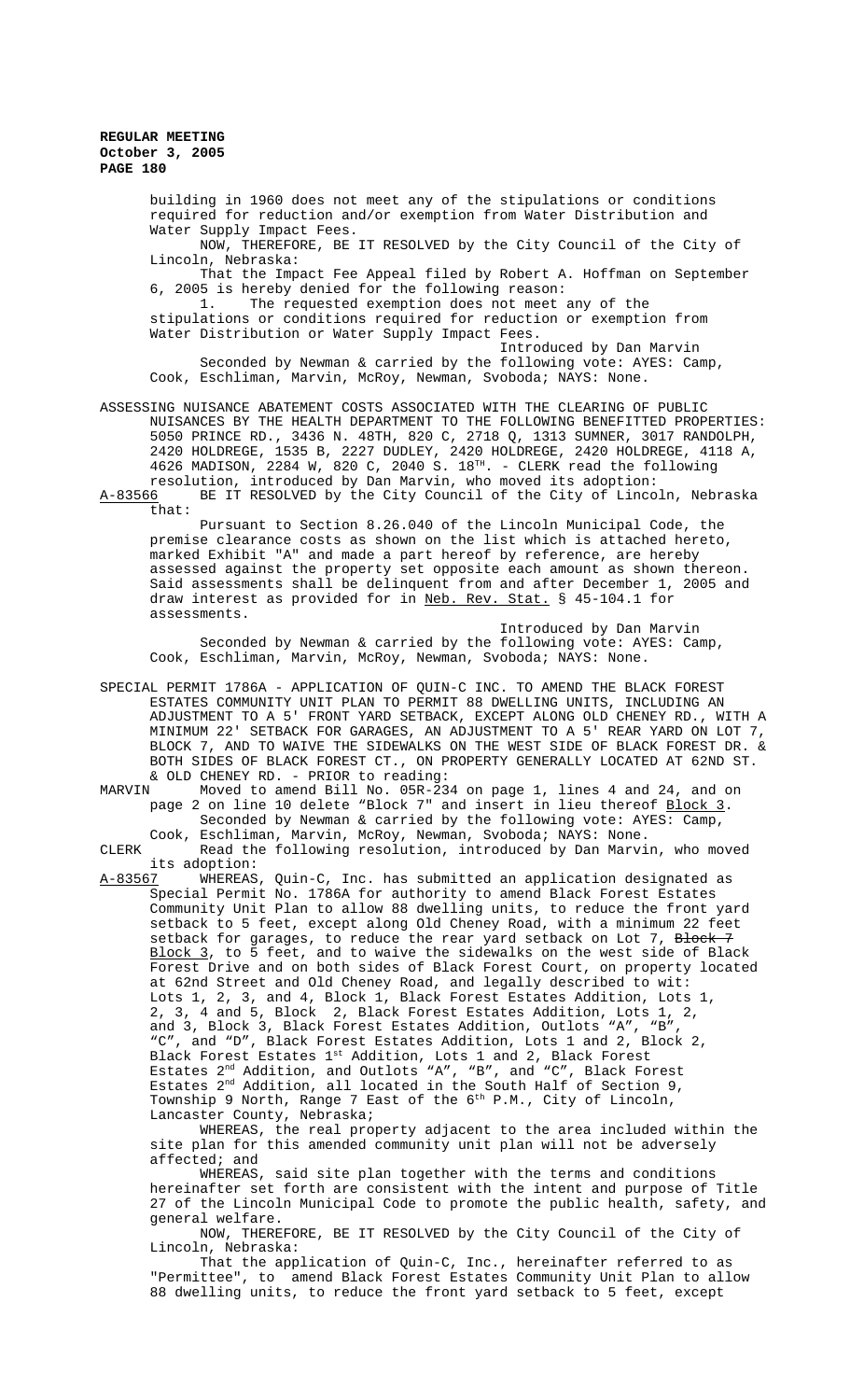along Old Cheney Road, with a minimum 22' setback for garages, to reduce the rear yard setback on Lot 7, <del>Block 7</del> <u>Block 3</u>, to 5 feet, and to waive the sidewalks on the west side of Black Forest Drive and on both sides of Black Forest Court, on the property legally described above, be and the same is hereby granted under the provisions of Section 27.63. of the Lincoln Municipal Code upon condition that construction and operation of said be in strict compliance with said application, the site plan, and the following additional express terms, conditions, and requirements:

- 1. This approval permits:
	- a. 88 dwelling units.
		- b. A 5 foot front yard setback except along Old Cheney Road with a minimum 22 foot setback for garages.
		- c. A 5 foot rear yard setback on Lot 7, Block 7 Block 3.<br>d. Accessory dwelling units described as a single living Accessory dwelling units described as a single living unit having less than 1,000 square feet of floor space and that would generally consist of an apartment on top of a garage, connected to a garage or main home, or existing in the basement that would be typically used by an older family member, college student or renter as affordable housing often referred to as a "granny flat". One accessory dwelling unit may be permitted on each of the lots in Blocks 4-6.
	- e. A waiver of sidewalks on the west side of Black Forest Drive and on both sides of Black Forest Court.
- 2. Before receiving building permits: a. The Permittee must submit a revised and reproducible
	- final plan and 5 copies to the Planning Department. b. The construction plans shall comply with the approved
	- plans.
	- c. Final Plats shall be approved by the City.

3. Before occupying the dwelling units all development and construction shall have been completed in compliance with the approved plans.

All privately-owned improvements shall be permanently maintained by the owner or an appropriately established homeowners association approved by the City Attorney.

5. The site plan approved by this permit shall be the basis for all interpretations of setbacks, yards, locations of buildings, location of parking and circulation elements, and similar matters.

6. This resolution's terms, conditions, and requirements bind and obligate the Permittee, its successors and assigns.<br>7. The City Clerk shall file a copy of the

The City Clerk shall file a copy of the resolution approving the permit and the letter of acceptance with the Register of Deeds. The Permittee shall pay the recording fee in advance. Introduced by Dan Marvin

Seconded by Newman & carried by the following vote: AYES: Camp, Cook, Eschliman, Marvin, McRoy, Svoboda; NAYS: None; ABSTAINED: Newman.

SPECIAL PERMIT 05043 - APPLICATION OF SHADY CREEK, LLC TO OPERATE AN EARLY CHILDHOOD CARE FACILITY FOR UP TO 120 CHILDREN, AND A REQUESTED WAIVER OF THE REQUIREMENT TO SUBMIT BUILDING PLANS & ELEVATIONS AND TO WAIVE THE REQUIREMENT THAT THE FACILITY BE LOCATED ON & TAKE ACCESS TO AN ARTERIAL STREET, ON PROPERTY GENERALLY LOCATED AT 5521 SHADY CREEK CT. - CLERK read the following resolution, introduced by Dan Marvin, who moved its

adoption:<br><u>A-83568</u> WHE A-83568 MHEREAS, Shady Creek, LLC, has submitted an application designated as Special Permit No. 05043 for authority to operate an early childhood care facility for up to 120 children, together with a requested waiver of the requirement to submit building plans and elevations and that the early childhood care facility be located on an arterial street, on property located at 5521 Shady Creek Court, and legally described to wit:

Lot 1, Quail Valley 2nd Addition, Lincoln, Lancaster

County, Nebraska;

WHEREAS, the community as a whole, the surrounding neighborhood, and the real property adjacent to the area included within the site plan for this early childhood care facility will not be adversely affected by granting such a permit; and

WHEREAS, said site plan together with the terms and conditions hereinafter set forth are consistent with the comprehensive plan of the City of Lincoln and with the intent and purpose of Title 27 of the Lincoln Municipal Code to promote the public health, safety, and general welfare. NOW, THEREFORE, BE IT RESOLVED by the City Council of the City of

Lincoln, Nebraska: That the application of Shady Creek, LLC, hereinafter referred to

as "Permittee", to operate an early childhood care facility for 120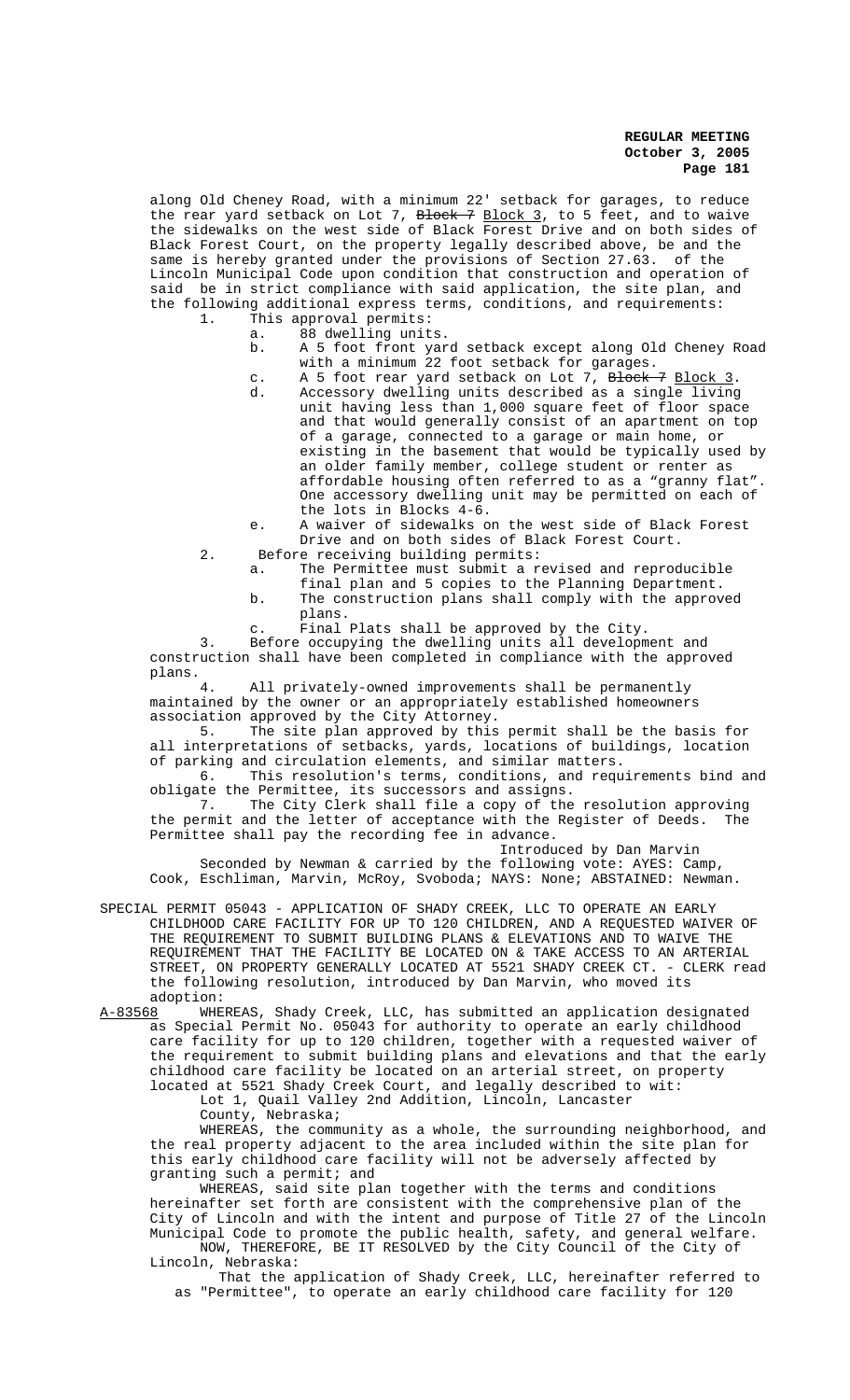children be and the same is hereby granted under the provisions of Section 27.63.070 of the Lincoln Municipal Code upon condition that construction of said early childhood care facility be in strict compliance with said application, the site plan, and the following additional express terms, conditions, and requirements:

1. This approval permits an early childhood care facility for up to 120 children and 19 staff members on the largest shift, along with waivers of the requirements that building plans and elevations be provided, and that access be taken from a local street.

- 2. Before receiving building permits:
	- a. The Permittee shall submit 5 copies of the approved plans to the Planning Department.
	- b. The construction plans shall comply with the approved plans.
	- c. The operation and the premises are to meet appropriate local and state licensing requirements, including compliance with health codes.

3. Before occupying this early childhood care facility, all development and construction is to comply with the approved plans.

4. The site plan approved by this permit shall be the basis for all interpretations of setbacks, yards, locations of buildings, location of parking and circulation elements, and similar matters.

5. This resolution's terms, conditions, and requirements bind and obligate the Permittee, its successors and assigns.

6. The Permittee shall sign and return the letter of acceptance to the City Clerk within 30 days following the approval of the special permit, provided, however, said 30-day period may be extended up to six months by administrative amendment. The clerk shall file a copy of the resolution approving the special permit and the letter of acceptance with the Register of Deeds, filling fees therefor to be paid in advance by the Permittee.

Introduced by Dan Marvin

Seconded by Newman & carried by the following vote: AYES: Camp, Cook, Eschliman, Marvin, McRoy, Newman, Svoboda; NAYS: None.

APPROVING THE SUBMITTAL OF A GRANT APPLICATION TO THE NEBRASKA GAME & PARKS COMMISSION FOR \$20,000 FROM THE LAND & WATER CONSERVATION FUND TO ASSIST WITH REPLACEMENT OF THE PLAYGROUND IN PIONEERS PARK - PRIOR to reading:

COOK Moved to amend Bill No. 05R-236 on page 1, line 12 by deleting the amount of \$85,000 and inserting in lieu thereof the amount of \$80,000.

Seconded by Newman & carried by the following vote: AYES: Camp, Cook, Eschliman, Marvin, McRoy, Newman, Svoboda; NAYS: None.

CLERK Read the following resolution, introduced by Dan Marvin, who moved its adoption:

A-83569 WHEREAS, the City of Lincoln through its Parks & Recreation Department

proposes to apply to the Nebraska Game and Parks Commission for financial assistance from the Land and Water Conservation funds for the purpose of development of a playground in Pioneers Park.

NOW, THEREFORE, BE IT RESOLVED by the City Council of the City of Lincoln, Nebraska:

1. The City of Lincoln hereby expresses its support for the application being made by its Parks & Recreation Department to the Nebraska Game and Parks Commission for financial assistance from the Land and Water Conservation Grant Fund for the purpose of constructing a playground in Pioneers Park.

2. The City of Lincoln has available and will apply its share of the project cost (\$85,000 \$80,000) and has the financial capability to maintain and will maintain the completed improvements in a safe and attractive manner for public use.

3. The City of Lincoln will not discriminate against any person on the basis of race, color, age, religion, handicap, sex, or national origin in the use of the proposed project acquired or developed pursuant to the application for financial assistance. The City of Lincoln certifies that it has the financial capabilities to operate and maintain the completed facility in a safe and attractive manner for public use and further certifies that it will comply, where applicable, with the Americans with Disabilities Act by making the facilities accessible to the handicapped.

4. The City of Lincoln will, within 30 days of federal approval, or as soon thereafter as legally possible, obtain any required consultant for this project.

5. The Mayor is hereby authorized to sign all documents necessary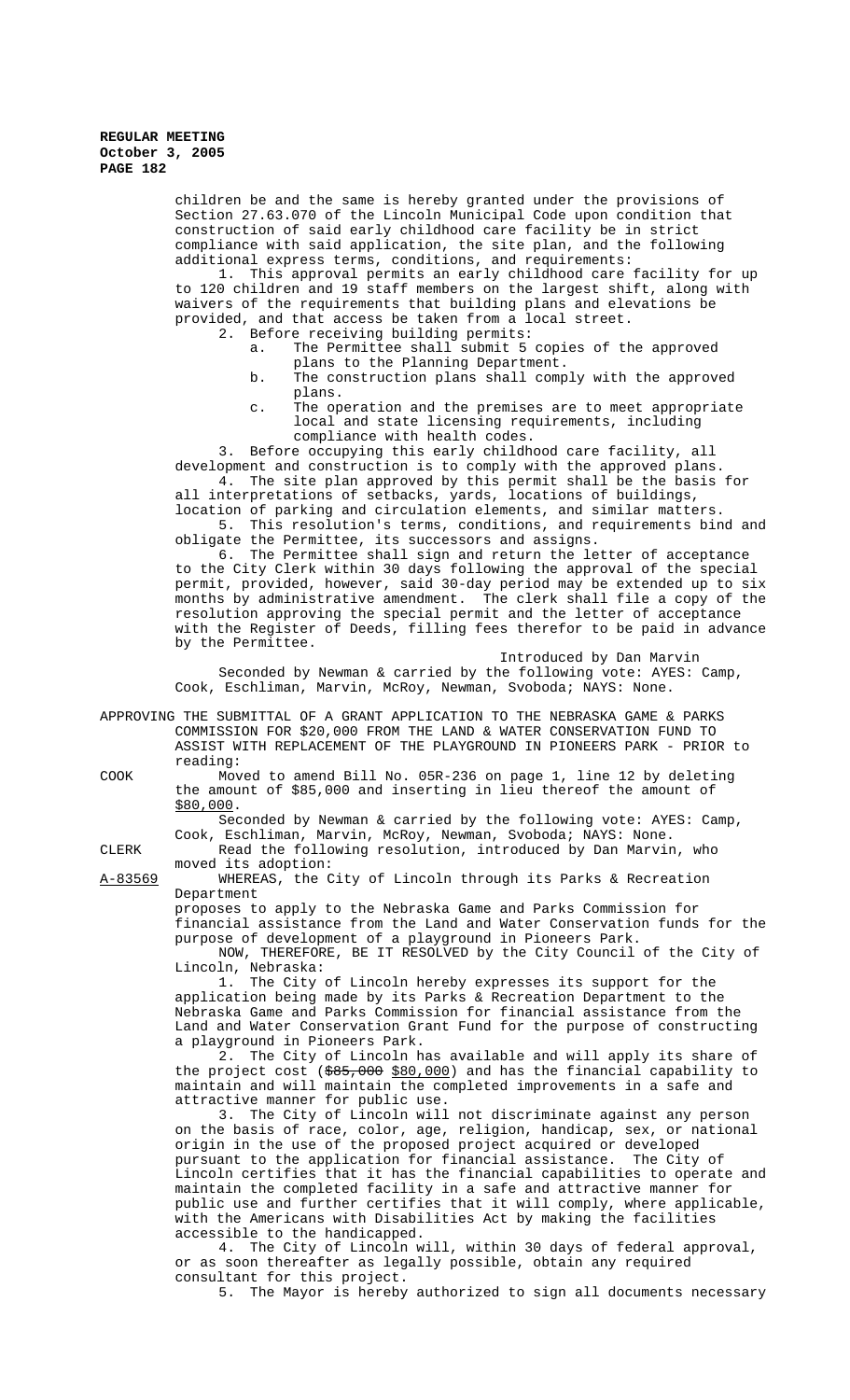and required to make application to acquire said grant funds.

6. No property developed under this project will, without the approval of the Nebraska Game and Parks Commission and the Secretary of the Interior, be converted to non-public outdoor recreation purposes. The City of Lincoln will replace any converted land in accordance with Section 6(f)(3) of the Land and Water Act of 1965, as amended to date. 7. The City Clerk is directed to transmit a certified copy of this resolution to the Parks & Recreation Department for transmittal to the Nebraska Game and Parks Commission.

Introduced by Dan Marvin Seconded by Newman & carried by the following vote: AYES: Camp, Cook, Eschliman, Marvin, McRoy, Newman, Svoboda; NAYS: None.

ACCEPTING THE REPORT OF NEW & PENDING CLAIMS AGAINST THE CITY AND APPROVING DISPOSITION OF CLAIMS SET FORTH FOR THE PERIOD OF SEPTEMBER 1 - 15, 2005 - CLERK read the following resolution, introduced by Dan Marvin, who moved its adoption:

A-83570 BE IT RESOLVED by the City Council of the City of Lincoln, Nebraska:

That the claims listed in the attached report, marked as Exhibit "A", dated September 16, 2005, of various new and pending tort claims filed against the City of Lincoln with the Office of the City Attorney or the Office of the City Clerk, as well as claims which have been disposed of, are hereby received as required by Neb. Rev. Stat. § 13- 905 (Reissue 1997). The dispositions of claims by the Office of the City Attorney, as shown by the attached report, are hereby approved: DENIED **ALLOWED OR SETTLED** Nicholas Starr Becker \$100,000.00

Sheryl Theriault (personal injury claim closed)<br>Progressive Insurance (Claim No. 055204283) NAS\* Progressive Insurance (Claim No. 055204283) Cincinnati Insurance (Hampton Development Services, Inc., Insured) 92,997.51 Donna Frye NAS<br>Andrew & JoAnn Russell (1999) 4,506.17 Andrew & JoAnn Russell Glenda Masek NAS\* No Amount Specified

The City Attorney is hereby directed to mail to the various claimants listed herein a copy of this resolution which shows the final disposition of their claim.

Introduced by Dan Marvin Seconded by Newman & carried by the following vote: AYES: Camp, Cook, Eschliman, Marvin, McRoy, Newman, Svoboda; NAYS: None.

SETTING THE HEARING DATE OF OCTOBER 17, 2005 AT 1:30 P.M. FOR APP. OF DOWNTOWN BRAKES & OIL DBA 16<sup>TH</sup> STREET LIQUOR FOR A CLASS D LIQUOR LICENSE LOCATED AT 1601 N STREET - CLERK read the following resolution, introduced by Annette McRoy, who moved its adoption:

A-83571 BE IT RESOLVED by the City Council, of the City of Lincoln, that a hearing date is hereby set for Mon., October 17, 2005 at 1:30 p.m. or as soon thereafter as possible in the City Council Chambers, County-City Building, 555 S. 10<sup>th</sup> St., Lincoln, NE, for Application of Downtown Brakes & Oil dba 16th Street Liquor for a Class D liquor license located at 1601 N Street.

Introduced by Annette McRoy Seconded by Newman & carried by the following vote: AYES: Camp, Cook, Eschliman, Marvin, McRoy, Newman, Svoboda; NAYS: None.

SETTING THE HEARING DATE ON MONDAY, OCTOBER 17, 2005 AT 1:30 P.M. FOR THE APP. OF PLAYMAKERS, INC. DBA PLAYMAKERS FOR A CLASS "C" LIQUOR LICENSE AT 640 W. PROSPECTOR COURT, #300 - CLERK read the following resolution, introduced by Annette McRoy, who moved its adoption:

A-83572 BE IT RESOLVED by the City Council, of the City of Lincoln, that a hearing date is hereby set for Mon., October 17, 2005 at 1:30 p.m. or as soon thereafter as possible in the City Council Chambers, County-City Building, 555 S. 10th St., Lincoln, NE, or Application of Playmakers, Inc. dba Playmakers for a Class C liquor license at 640 W. Prospector Court, #300.

> If the Police Dept. is unable to complete the investigation by said time, a new hearing date will be set.

Introduced by Annette McRoy Seconded by Newman & carried by the following vote: AYES: Camp, Cook, Eschliman, Marvin, McRoy, Newman, Svoboda; NAYS: None.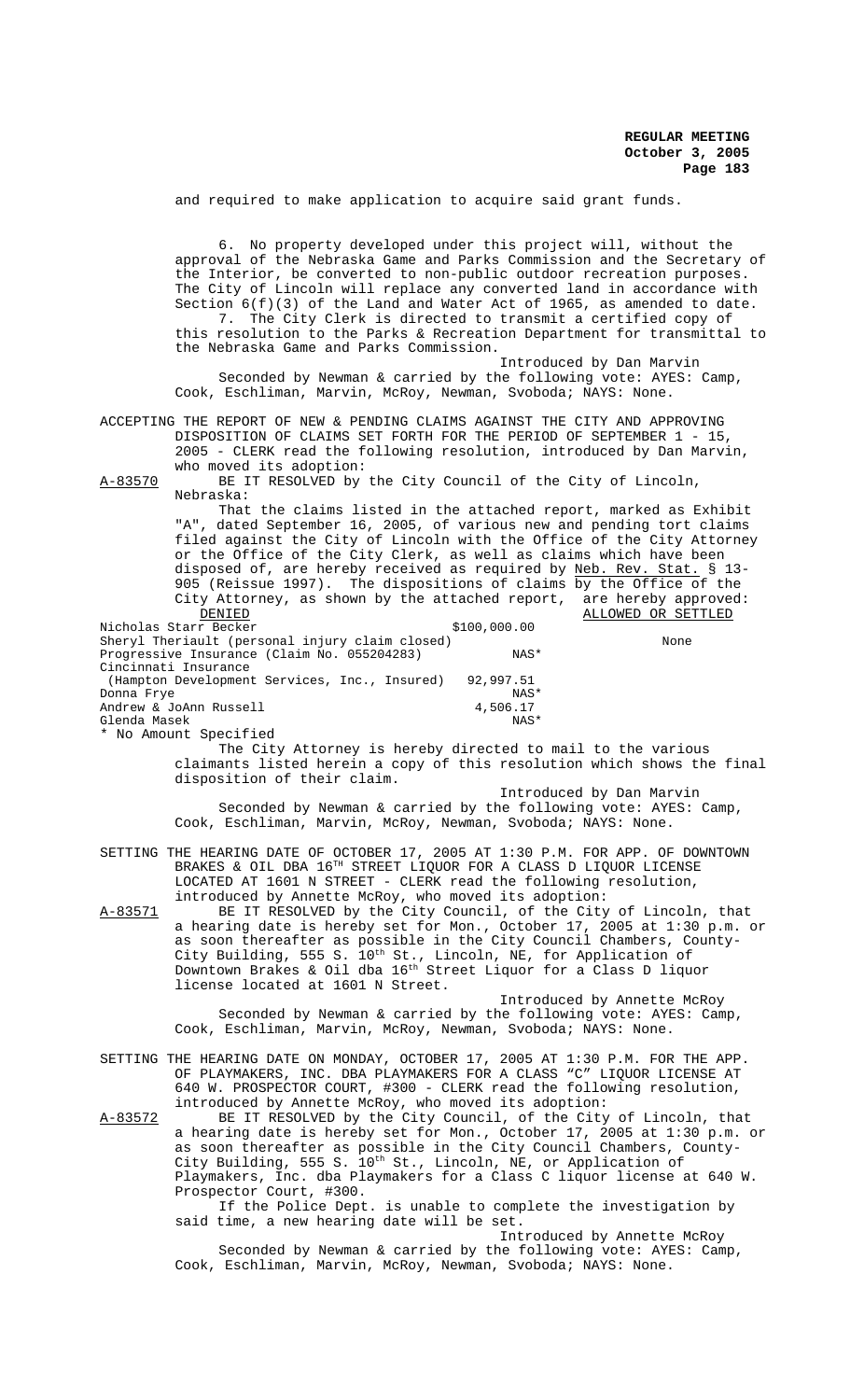# **PETITIONS & COMMUNICATIONS**

THE FOLLOWING HAVE BEEN REFERRED TO THE PLANNING DEPT.: Change of Zone 05067 - App. of Whitehead Oil Company for a change from R-6 to B-4 on property at 2100 K Street. Change of Zone 05068 - App. of R.C. Krueger Development & Carl & Vicki Schmidt for a change from AG to R-3 P.U.D. on property at S. 70<sup>th</sup> Street and Yankee Hill Road. Change of Zone 05072 - App. of a change to LMC 27.71.270 to allow for the inclusion of existing I.T.'s to be included within the limits of a C.U.P. & not affect the overall density. Special Permit 1558B - App. of Pickfair Entertainment Corp. to expand the premises authorized for the sale of alcohol for consumption both on and off the premises, on property located at SW  $9<sup>th</sup>$  Street and West O Street. Special Permit 1883A - App. of Gerry & Dianne Krieser to amend the Stevens Creek Pointe Community Unit Plan to expand boundaries adding 2 lots for a total of 9 lots with requests to waive the preliminary plat process, sidewalks, street trees, street lighting, landscape screening & block length on property at N. 134<sup>th</sup> Street and Adams Street. Special Permit 05048 - App. of Ron Harvey for reconstruction of a nonconforming use on property at 305 and 345 F Street.

### **REPORTS OF CITY OFFICERS**

- CLERK'S LETTER AND MAYOR'S APPROVAL OF ORDINANCES & RESOLUTIONS PASSED BY COUNCIL ON SEPTEMBER 19, 2005 - CLERK presented said report which was placed on file in the Office of the City Clerk.
- REPORT FROM CITY TREASURER OF CITY CASH ON HAND AT THE CLOSE OF BUSINESS AUGUST 31, 2005 - CLERK presented said report which was placed on file in the Office of the City Clerk.
- APPROVING THE DISTRIBUTION OF FUNDS REPRESENTING INTEREST EARNINGS ON SHORT-TERM INVESTMENTS OF IDLE FUNDS DURING THE MONTH ENDED AUGUST 31, 2005 -CLERK read the following resolution, introduced by Annette McRoy, who moved its adoption:
- A-83573 BE IT RESOLVED by the City Council of the City of Lincoln, Nebraska:

That during the month ended August 31, 2005, \$674,646.99 was earned from the investments of "IDLE FUNDS". The same is hereby distributed to the various funds on a pro-rata basis using the balance of each fund and allocating a portion of the interest on the ratio that such balance bears to the total of all fund balances.

Introduced by Annette McRoy Seconded by Newman & carried by the following vote: AYES: Camp, Cook, Eschliman, Marvin, McRoy, Newman, Svoboda; NAYS: None.

# ORDINANCES -  $1^{ST}$  READING & RESOLUTIONS

- AMENDING LINCOLN MUNICIPAL CODE CHAPTER 24.38, ONSITE WASTEWATER TREATMENT SYSTEMS TO ASSURE CONSISTENCY WITH STATE REGULATIONS, NEBRASKA DEPARTMENT OF ENVIRONMENTAL QUALITY TITLE 124 RULES AND REGULATIONS FOR THE DESIGN, OPERATION AND MAINTENANCE OF ON-SITE WASTEWATER TREATMENT SYSTEMS AND COUNTY RESOLUTION 02-30 ONSITE WASTEWATER TREATMENT<br>SYSTEMS. (RELATED ITEMS: 05-145, 05R-238) - CLERK read an ordinance, SYSTEMS. (RELATED ITEMS:  $05-145$ ,  $05R-238$ ) introduced by Annette McRoy, amending Chapter 24.39 of the Lincoln Municipal Code, Onsite Wastewater Treatment Systems to assure consistency with State regulations, Nebraska Department of Environmental Quality Title 124 Rules and Regulations for the Design, Operation and Maintenance of On-site Wastewater Treatment systems and County Resolution 02-30 Onsite Wastewater Treatment Systems, the first time.
- AMENDING THE DESIGN STANDARDS CHAPTER 4.10 OPERATION AND MAINTENANCE OF ON-SITE WASTEWATER TREATMENT SYSTEMS TO ASSURE CONSISTENCY WITH NEBRASKA DEPARTMENT OF ENVIRONMENTAL QUALITY TITLE 124 RULES AND REGULATIONS FOR THE DESIGN, OPERATION AND MAINTENANCE OF ON-SITE WASTEWATER TREATMENT SYSTEMS. (RELATED ITEMS: 05-145, 05R-238).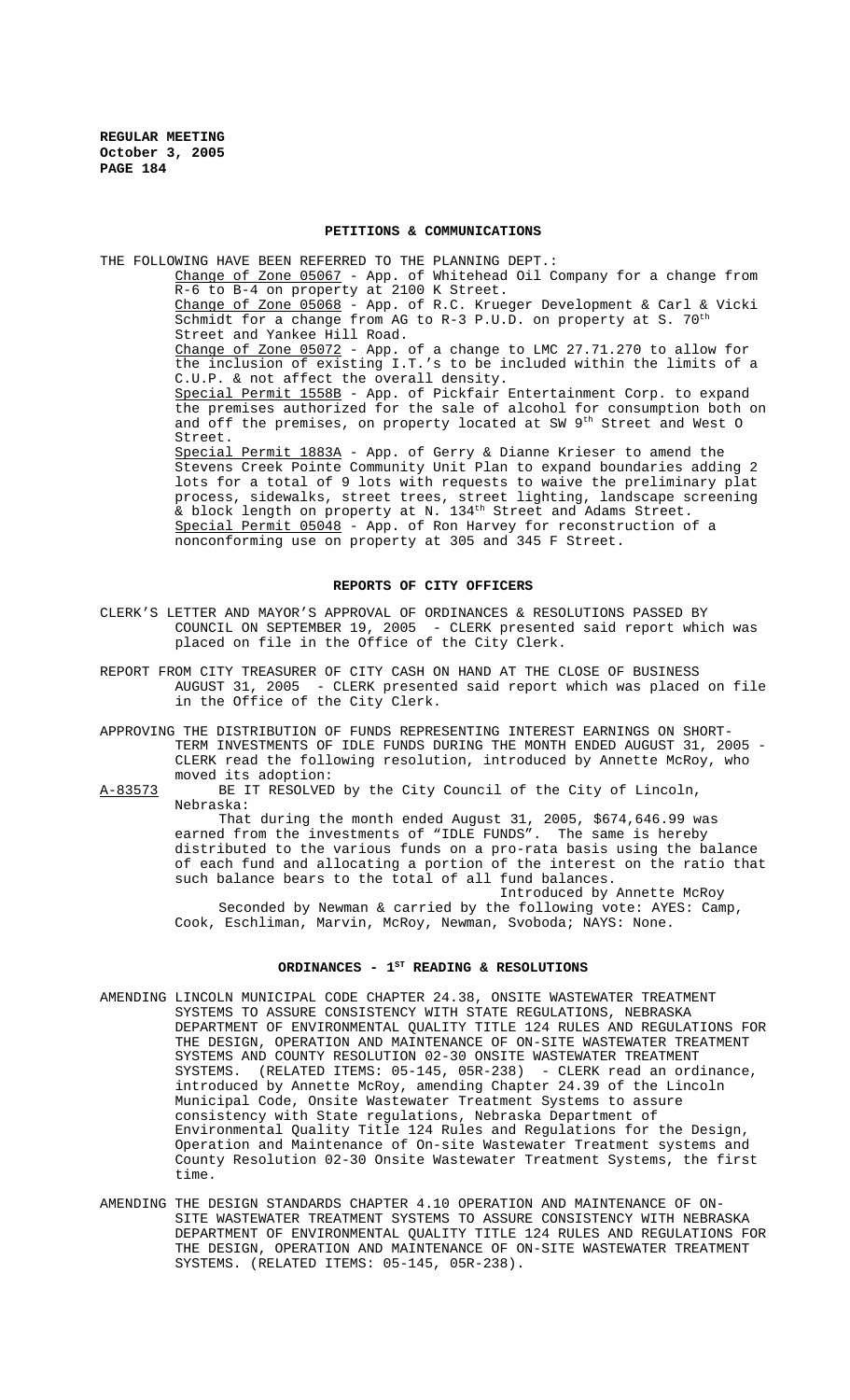- APPROVING AN AGREEMENT BETWEEN THE CITY'S LINCOLN AREA AGENCY ON AGING AND THE FIRST UNITED METHODIST CHURCH FOR THE LEASE OF SPACE FOR THE FIRST UNITED ACTIVAGE CENTER AT14410 FOLKESTONE ST., WAVERLY, NEBRASKA CLERK read an ordinance, introduced by Annette McRoy, accepting and approving a Lease Agreement between the City of Lincoln and First United Methodist Church for the lease of space by the Lincoln Area Agency of Aging for its ActivAge Center at 14410 Folkestone Street, Waverly, Nebraska for the period of September 1, 2005 through August 31, 2006, the first time.
- CHANGE OF ZONE 05040 APPLICATION OF RIDGE DEVELOPMENT CO. FOR A CHANGE FROM O-3 OFFICE PARK DIST. TO B-2 PLANNED NEIGHBORHOOD BUSINESS DIST. ON<br>PROPERTY GENERALLY LOCATED AT S. 14TH ST. AND YANKEE HILL RD. (RELATED PROPERTY GENERALLY LOCATED AT S. 14TH ST. AND YANKEE HILL RD. ITEMS: 05-147, 05R-243) - CLERK read an ordinance, introduced by Annette McRoy, amending the Lincoln Zoning District Maps attached to and made a part of Title 27 of the Lincoln Municipal Code, as provided by Section 27.05.020 of the Lincoln Municipal Code, by changing the boundaries of the districts established and shown thereon, the first time.
- USE PERMIT 05004 APPLICATION OF RIDGE DEVELOPMENT CO. TO DEVELOP WILDERNESS WOODS COMMERCIAL CENTER FOR 31, 500 SQ. FT. OF FLOOR AREA FOR A DRIVE-THRU RESTAURANT, RETAIL AND OFFICE SPACE, WITH A REQUEST TO ADJUST THE YARD SETBACKS FOR INDIVIDUAL LOTS, ON PROPERTY GENERALLY LOCATED AT S. 14TH ST. AND YANKEE HILL RD. (RELATED ITEMS: 05-147, 05R-243)

# ORDINANCES - 3<sup>RD</sup> READING & RESOLUTIONS

- AMENDING ORDINANCE NO. 17381 TO ALLOW PREPARATION OF DETAILED PLANS AND SPECIFICATIONS FOR A MEDIAN ALONG SOUTH 56TH STREET BETWEEN MADALYN ROAD AND OLD CHENEY ROAD AS WELL AS TO ALLOW PREPARATION OF DETAILED PLANS AND SPECIFICATIONS AND CONSTRUCTION OF A WEST LEG TO THE SOUTH 56TH AND SHADOW PINES DRIVE INTERSECTION WHICH WILL CONNECT SOUTH 56TH STREET TO STEPHANIE LANE (Related Items: 05-129, 05R-178) - PRIOR to reading:
- 

CAMP Moved to accept substitute ordinance #2. Seconded by Eschliman & carried by the following vote: AYES:

Camp, Cook, Eschliman, Marvin, McRoy, Svoboda; NAYS: Newman. CLERK Read an ordinance, introduced by Patte Newman, amending Ordinance 17381 which authorized and directed the Department of Public Works and Utilities to proceed with the preparation of detailed plans and specifications for the widening, reconstruction, and improvement of South  $14^{th}$  Street from Old Cheney to  $1/4$  mile south of Pine Lake Road; South 40<sup>th</sup> Street from Pine Lake Road south to a point approximately 500 feet south of San Mateo Lane; South 56<sup>th</sup> Street from Old Cheney Road to  $1/4$  mile south of Pine Lake Road; South  $70^{\rm th}$  Street from Highway 2 to 1/4 mile south of Pine Lake Road; and Pine Lake Road from South  $14<sup>th</sup>$  Street to Highway 2 (excluding  $19<sup>th</sup>$  to  $32<sup>nd</sup>$  Streets); and to acquire necessary rights-of-way and easements relating thereto and to proceed with construction thereof in conformance with the Capital Improvement Program, the third time.

NEWMAN Moved to pass the Substitute Ordinance as read. Seconded by McRoy & carried by the following vote: AYES: Camp,

Cook, Eschliman, Marvin, McRoy, Newman, Svoboda; NAYS: None. The ordinance, being numbered **#18621**, is recorded in Ordinance Book #25, Page

APPROVING THE REMOVAL OF THE EXISTING BARRICADE IN CUMBERLAND DRIVE AT THE COMMON LINE OF COLONIAL ACRES  $2^{\text{ND}}$  ADDITION AND JERROLD HEIGHTS  $2^{\text{ND}}$ ADDITION (Related Items: 05-129, 05R-178)- PRIOR to reading:

CAMP Moved to amend Bill No. 05R-178 by taking the barricades down thru the construction of  $56<sup>th</sup>$  Street and at that point they would go back up until the acreages are converted to higher density. No second.

CLERK Read the following resolution, introduced by Jonathan Cook, who moved its adoption:

A-83574 WHEREAS, a barricade exists in Cumberland Drive at the common line of Colonial Acres 2nd Addition and Jerrold Heights 2nd Addition which currently obstructs access between these two subdivisions; and WHEREAS, the Lancaster County Board has previously assured the residents of Colonial Acres that the existing barricade would not be removed without a public hearing; and

WHEREAS, a request for authorization to remove said existing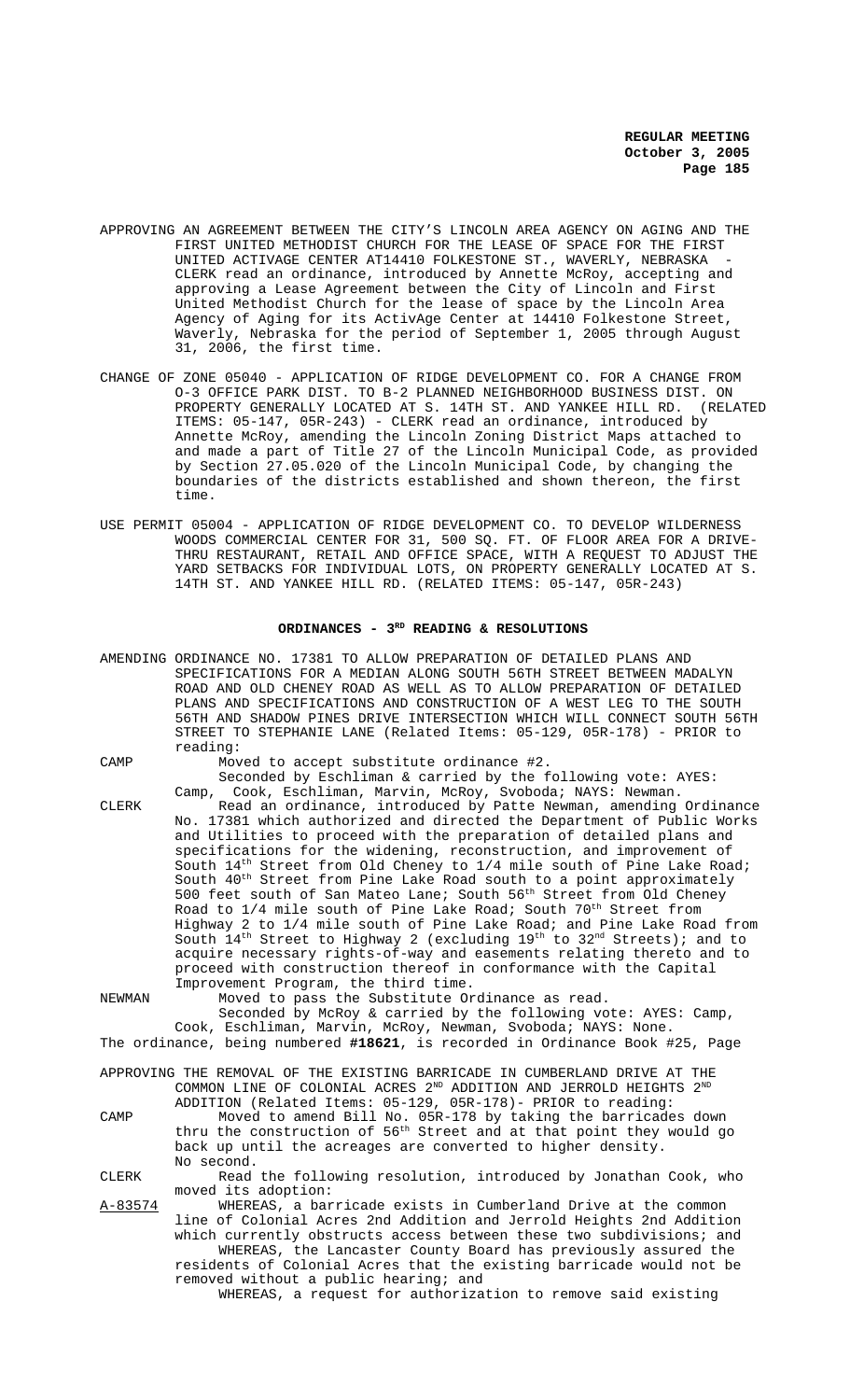barricade to allow continuous access between the subdivisions has been made; and

WHEREAS, the removal would facilitate vehicular traffic as well as police, fire, and ambulance protection.

NOW, THEREFORE, BE IT RESOLVED by the City Council of the City of Lincoln, Nebraska:

That the Department of Public Works and Utilities is hereby authorized and directed to remove the existing barricade in Cumberland Drive located at the common line of Colonial Acres 2nd Addition and Jerrold Heights 2nd Addition.

Introduced by Jonathan Cook Seconded by Marvin & carried by the following vote: AYES: Cook, Eschliman, Marvin, McRoy, Newman, Svoboda; NAYS: Camp.

## **TOOK BREAK 2:55 P.M. RECONVENED 3:05 P.M.**

- CHANGE OF ZONE 05036 APPLICATION OF EIGER CORPORATION FOR A CHANGE OF ZONE FROM AG AGRICULTURAL DISTRICT TO B-5 PLANNED REGIONAL BUSINESS DISTRICT ON PROPERTY GENERALLY LOCATED AT SOUTH 91ST STREET AND PINE LAKE ROAD. (IN CONNECTION W/05R-134, 05-85, 05-86, 05R-135, 05R-136) (6/20/05 - PLACED ON PENDING TO 7/25/05 WITH P.H.) (7/11/05 - PENDING TO 8/29/05 W/P.H.) ( 8/15/05 - PUBLIC HEARING CON'T . TO 9/12/05) (8/22/05 - PLACED ON PENDING TO 9/19/05 W/PUBLIC HEARING) - CLERK read an ordinance, introduced by Dan Marvin, amending the Lincoln Zoning District Maps attached to and made a part of Title 27 of the Lincoln Municipal Code, as provided by Section 27.05.020 of the Lincoln Municipal Code, by changing the boundaries of the districts established and shown thereon, the third time.
- MARVIN Moved to pass the ordinance as read. Seconded by Newman & carried by the following vote: AYES: Camp, Cook, Eschliman, Marvin, McRoy, Newman, Svoboda; NAYS: None.

The ordinance, being numbered **#18622**, is recorded in Ordinance Book #25, Page

APPEAL OF EIGER CORPORATION FROM THE PLANNING COMMISSION DENIAL OF SPECIAL PERMIT 05023 TO CONSTRUCT AN 80,000 SQ. FT. THEATER COMPLEX WITH 18 SCREENS IN THE B-5 ZONING DISTRICT, ON PROPERTY GENERALLY LOCATED AT S. 91ST STREET AND PINE LAKE ROAD. (IN CONNECTION W/05R-134, 05-85, 05-86, 05R-136) (ACTION DATE: 7/11/05) (6/20/05 - PLACED ON PENDING TO 7/25/05 WITH P.H.) (7/11/05 - PENDING TO 8/29/05 W/P.H.) ( 8/15/05 - PUBLIC HEARING CON'T . TO 9/12/05) (8/22/05 - PLACED ON PENDING TO 9/19/05 W/PUBLIC HEARING)- PRIOR to reading:

COOK Moved to amend the Resolution (substitute resolution) with conditions as provided by the Planning Department in their memo dated 9/29/05 from 18 to 6 screens.

Seconded by Newman & carried by the following vote: AYES: Camp, Cook, Eschliman, Marvin, McRoy, Newman; NAYS: Svoboda. CLERK Read the following resolution, introduced by Dan Marvin, who

moved its adoption: A-83575 WHEREAS, Eiger Corporation has submitted an application designated as Special Permit No. 05023 for authority to construct an 80,000 sq. ft. theater complex with 18 screens in the B-5 zoning district on property located at South 91st Street and Pine Lake Road, and legally described to wit:

A tract of land composed of a portion of Outlot O, Appian Way Addition and a portion of the remaining portion of Lot 92 I.T.; located in Section 23, Township 9 North, Range 7 East of the 6th P.M., Lancaster County, City of Lincoln, Nebraska, and more particularly described on the attached legal description;

WHEREAS, the Lincoln City-Lancaster County Planning Commission held a public hearing on June 8, 2005 and denied Special Permit No. 05023; and

WHEREAS, Eiger Corporation has appealed the action of the Lincoln City - Lancaster County Planning Commission and is requesting that Special Permit No. 05023 be approved; and

WHEREAS, the community as a whole, the surrounding neighborhood, and the real property adjacent to the area included within the site plan for this theater complex will not be adversely affected by granting such permit provided it is limited to six screens; and WHEREAS, the final action of the Lincoln City - Lancaster County

Planning Commission should be reversed in part; and WHEREAS, said site plan together with the terms and conditions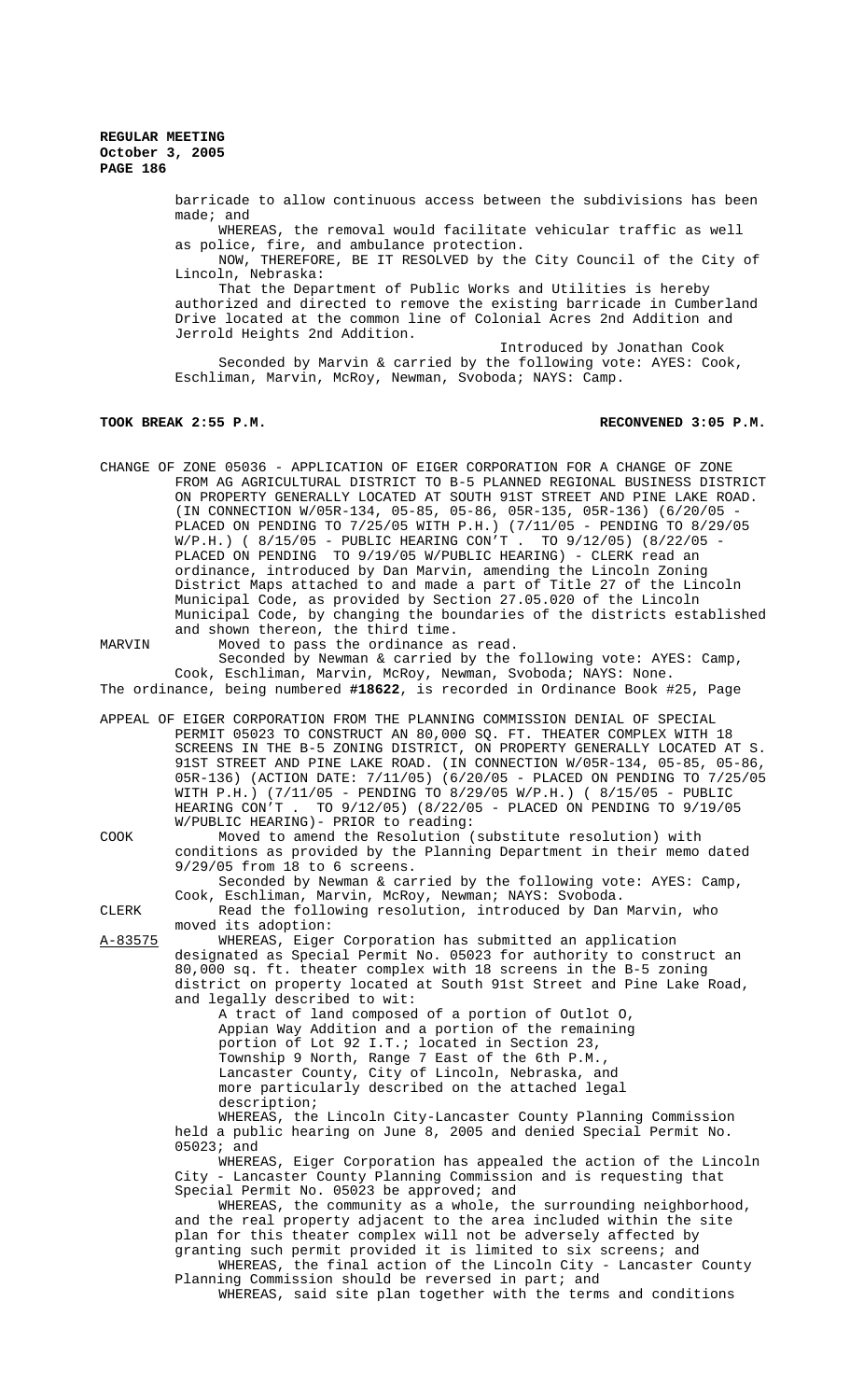hereinafter set forth are consistent with the comprehensive plan of the

City of Lincoln and with the intent and purpose of Title 27 of the Lincoln Municipal Code to promote the public health, safety, and general welfare.

NOW, THEREFORE, BE IT RESOLVED by the City Council of the City of Lincoln, Nebraska:

1. That the final action of the Lincoln City-Lancaster County Planning Commission denying Special Permit No. 05023 be and the same is hereby reversed in part.

2. That the application of Eiger Corporation, hereinafter referred to as "Permittee", to construct a multi-screen theater in the B-5 district be and the same is hereby granted under the provisions of Section 27.63.630 the Lincoln Municipal Code upon condition that construction of said theater be in strict compliance with said application, the site plan, and the following additional express terms, conditions, and requirements:<br>a. This approval p

a. This approval permits a six-screen theater complex.<br>b. Before receiving building permits:

Before receiving building permits:<br>i. The Permittee shall complete

The Permittee shall complete a revised site plan showing the following revisions and submit the documents and plans to the Planning Department for review and approval.

- (1) A six-screen theater complex on Lot 1, Block 4.
- (2) A revised Land Use Table showing a sixscreen theater and associated floor area and trip generation rates.
- (3) All theater screens identified as "with matinee."
- (4) The required 50' setback along South 91st Street.
- (5) Note #34 revised as follows: LOT LAYOUT FOR LOT 1, BLOCK 4 SHOWN WITHIN THE BOUNDARY OF THIS SPECIAL PERMIT/USE PERMIT IS CONCEPTUAL. THE SPECIFIC SITE LAYOUT, INCLUDING GRADING AND DRAINAGE, STREET PROFILE, AND UTILITY PLANS MUST BE APPROVED BY ADMINISTRATIVE AMENDMENT PRIOR TO ISSUANCE OF BUILDING PERMITS.
- (6) Delete waiver request #4 under "WAIVERS" relating to waiver of the preliminary plat.
- (7) Show revisions to the satisfaction of Public Works and Utilities.
- ii. The construction plans comply with the approved plans.
- iii. Final plat(s) are approved by the City.

c. Before occupying the buildings all development and construction is to comply with the approved plans.<br>d. All privately-owned improvements, in

All privately-owned improvements, including landscaping and recreational facilities, are to be permanently maintained by the owner or an appropriately established owners association approved by the City.

e. The site plan approved by this permit shall be the basis for all interpretations of setbacks, yards, locations of buildings, location of parking and circulation elements, and similar matters. f. This resolution's terms, conditions, and requirements

bind and obligate the Permittee, its successors and assigns. g. The Permittee shall sign and return the letter of

acceptance to the City Clerk within 30 days following the approval of the special permit, provided, however, said 30-day period may be extended up to six months by administrative amendment. The clerk shall file a copy of the resolution approving the special permit and the letter of acceptance with the Register of Deeds, filling fees therefor to be paid in advance by the Permittee.

Introduced by Dan Marvin Seconded by Newman & carried by the following vote: AYES: Camp, Cook, Eschliman, Marvin, McRoy, Newman, Svoboda; NAYS: None.

APPEAL OF EIGER CORPORATION FROM THE PLANNING COMMISSION DENIAL OF USE PERMIT 140B TO ALLOW 950,983 SQ. FT. OF COMMERCIAL AND OFFICE FLOOR AREA, ON PROPERTY GENERALLY LOCATED AT S. 91ST STREET AND PINE LAKE ROAD.(IN CONNECTION W/05R-134, 05R-135, 05-85, 05-86) (ACTION DATE: 7/11/05)  $(6/20/05 -$ PLACED ON PENDING TO 7/25/05 WITH P.H.) (7/11/05 - PENDING TO 8/29/05 W/P.H.) 8/15/05 - PUBLIC HEARING CON'T. TO 9/12/05) TO  $8/29/05$  W/P.H.)  $8/15/05$  - PUBLIC HEARING CON'T.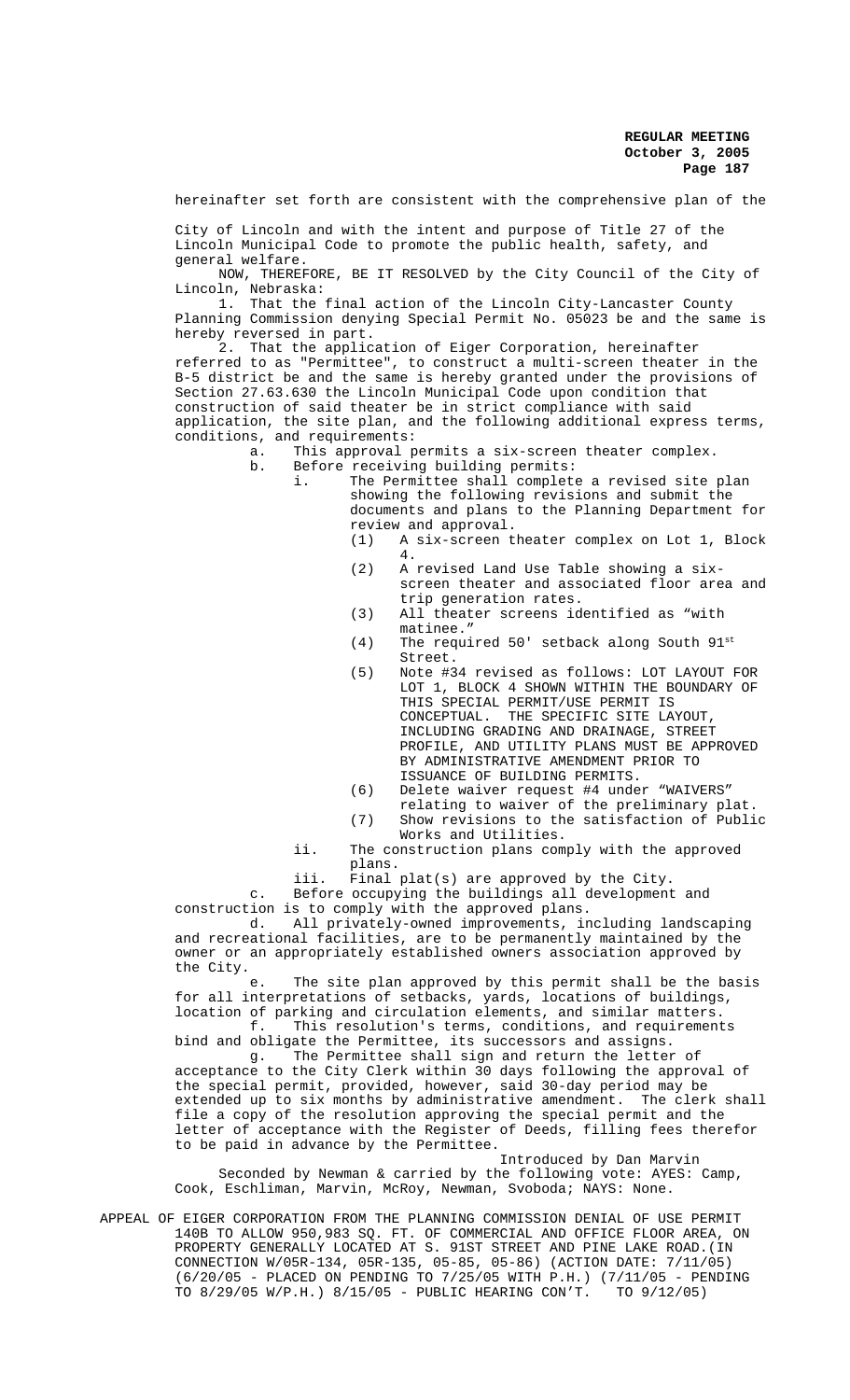> (8/22/05 - PLACED ON PENDING TO 9/19/05 W/PUBLIC HEARING)- PRIOR to reading:

COOK Moved to amend Bill No. 05R-136 by replacing the conditions of said resolution with conditions in the 9/29/05 memo recommended by Planning Staff.

Cook, Eschliman, Marvin, McRoy, Newman, Svoboda; NAYS: None.

Seconded by Newman & carried by the following vote: AYES: Camp,

CLERK Read the following resolution, introduced by Dan Marvin, who moved its adoption:

A-83576 WHEREAS, Eiger Corporation has submitted an application in accordance with Section 27.31.100 of the Lincoln Municipal Code designated as Use Permit No. 140B to develop 874,441 square feet of the approved 950,983 square feet of commercial and office floor area on property generally located at S. 91st Street and Pine Lake Road, legally described to wit:

A tract of land composed of Lots 1, 2, and 3, Block 1, Appian Way Addition, Outlots A, D, E, H, I, and M, Appian Way Addition, a portion of Outlot N, Appian Way Addition, a portion of Outlot O, Appian Way Addition, Lot 1, Appian Way 1st Addition, Lot 1, Appian Way 2nd Addition, Lot 1, Appian Way 3rd Addition, Lots 1, 2, and 3, Appian Way 4th Addition, Lots 1, 2, and 3, Appian Way 5th Addition, Outlot A, Appian Way 5th Addition, Lots 1 and 2, Appian Way 6th Addition, Outlot A, Appian Way 6th Addition, a portion of the remaining portion of Lot 92 I.T., and a portion of the remaining portion of Lot 56 I.T., all located in Section 23, Township 9 North, Range 7 East of the 6th P.M., Lancaster County, Nebraska, and more particularly described on the attached legal description;

WHEREAS, the Lincoln City-Lancaster County Planning Commission held a public hearing on June 8, 2005 and denied Use Permit No. 140B; and

WHEREAS, Eiger Corporation has appealed the action of the Lincoln City - Lancaster County Planning Commission and is requesting that Use Permit No. 140B be approved; and

WHEREAS, the community as a whole, the surrounding neighborhood, and the real property adjacent to the area included within the site plan for this theater complex will not be adversely affected by granting such a permit; and

WHEREAS, the final action of the Lincoln City - Lancaster County Planning Commission should be reversed; and

WHEREAS, said site plan together with the terms and conditions hereinafter set forth are consistent with the intent and purpose of Title 27 of the Lincoln Municipal Code to promote the public health, safety, and general welfare.

NOW, THEREFORE, BE IT RESOLVED by the City Council of the City of Lincoln, Nebraska:

That the final action of the Lincoln City-Lancaster County Planning Commission denying Use Permit No. 140B be and the same is hereby reversed.

That the application of Eiger Corporation, hereinafter referred to as "Permittee", to develop 950,983 square feet of commercial and office floor area be and the same is hereby granted under the provisions of Section 27.27.100 of the Lincoln Municipal Code upon condition that construction and operation of said commercial and office space be in strict compliance with said application, the site plan, and the following additional express terms, conditions, and requirements:

1. This approval amends the site plan for Use Permit #140A to presently permit a total of 874,441 square feet of the approved to include the area and six-theater complex of Special Permit #05023 to permit a total of 950,983 square feet of commercial and office floor area as shown on the approved plan.

2. Before receiving building permits:

a. The Permittee shall complete the following instructions and submit the documents and plans to the Planning Department for review and approval.

b. A revised site plan showing the following revisions: Amended to add Planning Staff memo dated 9/29/05 conditions 2.1.1.1 and 2.1.1.2.

2.1.1.1 Show a six-screen theater complex on Lot 1, Block 4. 2.1.1.2 A revised Land Use Table showing a six-screen theater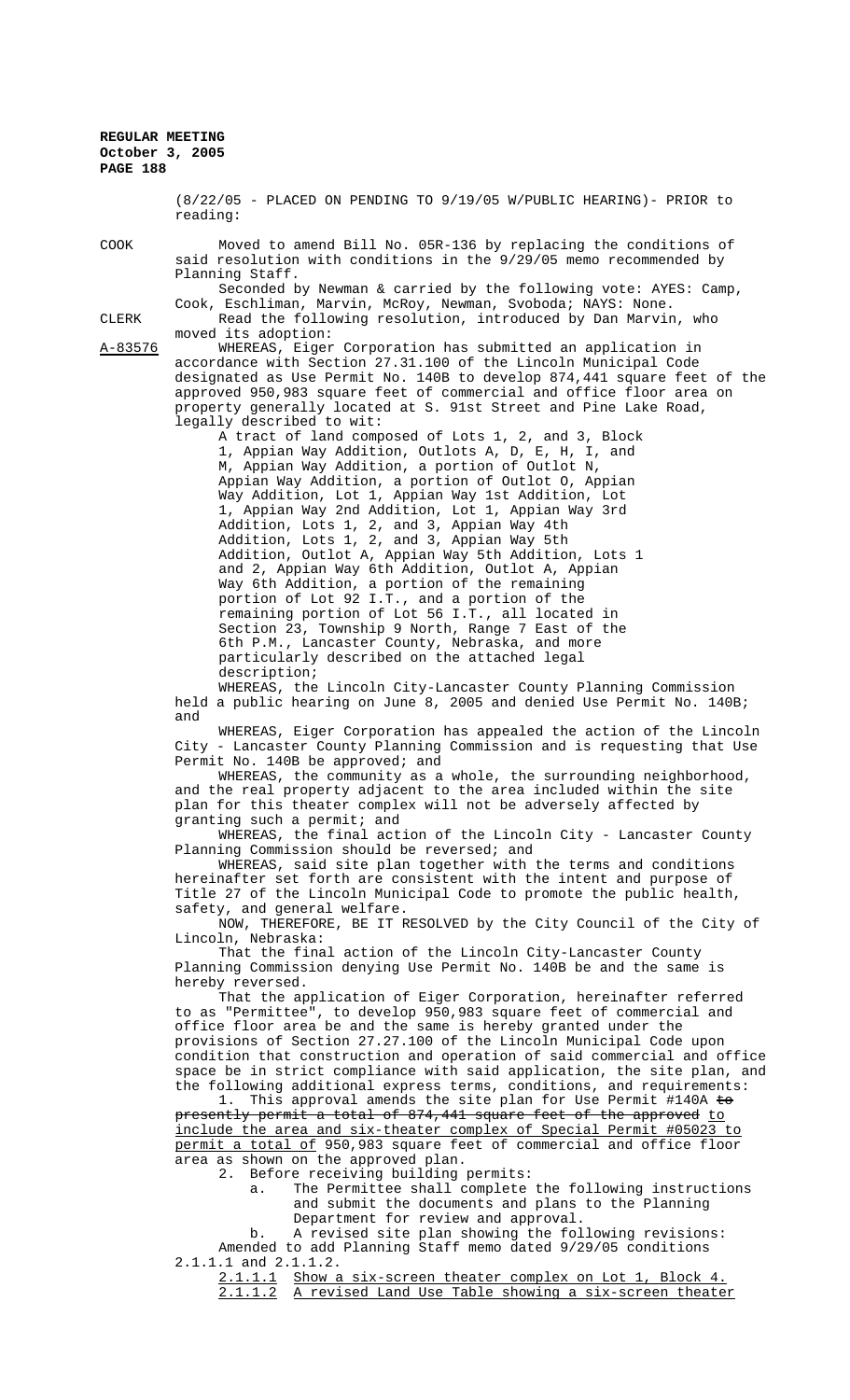and associated floor area and trip generation rates.

- i. A revised land use table that deletes the 20% pass-by reductions for the both the office uses on Lots 4 & 5, Block 2 and Lots 10 & 11, Block 3, and for the theaters.
- ii. All theater screens identified as "with matinee."
- iii. The required 50' setback along South 91st Street.
- iv. Note #34 revised as follows: LOT LAYOUT FOR LOT 1, BLOCK 4 SHOWN WITHIN THE BOUNDARY OF THIS SPECIAL PERMIT/USE PERMIT IS CONCEPTUAL. THE SPECIFIC SITE LAYOUT, INCLUDING GRADING AND DRAINAGE, STREET PROFILE, AND UTILITY PLANS MUST BE APPROVED BY ADMINISTRATIVE AMENDMENT PRIOR TO ISSUANCE OF BUILDING PERMITS.
- v. Delete waiver request #4 under "WAIVERS" relating to waiver of the preliminary plat.
- vi. Show the 12" high-pressure gas line across the site, and add General Note #35 which states: THERE IS A 12" HIGH-PRESSURE GAS LINE IN THIS AREA. IT IS RECOMMENDED THAT NO OCCUPIED STRUCTURES BE LOCATED WITHIN 220' OF IT. THE PERMITTEE MUST ADVISE THE OWNERS AND LESSEES OF THE PROJECT HAZARD AREA.
- vii. Show revisions to the satisfaction of Public Works and Utilities.
- A land use/trip generation table for the remaining approximately 82 acres of commercially-designated land that includes the 38 acres west of this project site and the 44 acres northeast of the intersection of Highway 2 and South 91st Street.
- d. c. The construction plans comply with the approved plans.
- e. d. Final plat(s) are approved by the City.
- 3. Before occupying the buildings all development and
- construction is to comply with the approved plans.

4. All privately-owned improvements, including landscaping and recreational facilities, are to be permanently maintained by the owner or an appropriately established owners association approved by the City.

5. The site plan accompanying this permit shall be the basis for all interpretations of setbacks, yards, locations of buildings, location of parking and circulation elements, and similar matters.

6. This resolution's terms, conditions, and requirements bind and obligate the Permittee, its successors and assigns.

7. The applicant shall sign and return the letter of acceptance to the City Clerk within 30 days following the approval of the special permit, provided, however, said 30-day period may be extended up to six months by administrative amendment. The clerk shall file a copy of the resolution approving the special permit and the letter of acceptance with the Register of Deeds, filling fees therefor to be paid in advance by the applicant.

8. The site plan as approved with this resolution voids and supersedes all previously approved site plans, however all resolutions approving previous permits remain in force unless specifically amended by this resolution.

Introduced by Dan Marvin Seconded by Newman & carried by the following vote: AYES: Camp, Cook, Eschliman, Marvin, McRoy, Newman, Svoboda; NAYS: None.

## **MISCELLANEOUS BUSINESS**

# **PENDING -**

CAMP Moved to extend the Pending List to October 10, 2005. Seconded by unintelligible & carried by the following vote: AYES: Camp, Cook, Eschliman, Marvin, McRoy, Newman, Svoboda; NAYS: None.

## **UPCOMING RESOLUTIONS -**

CAMP Moved to approve the resolutions to have Public Hearing on